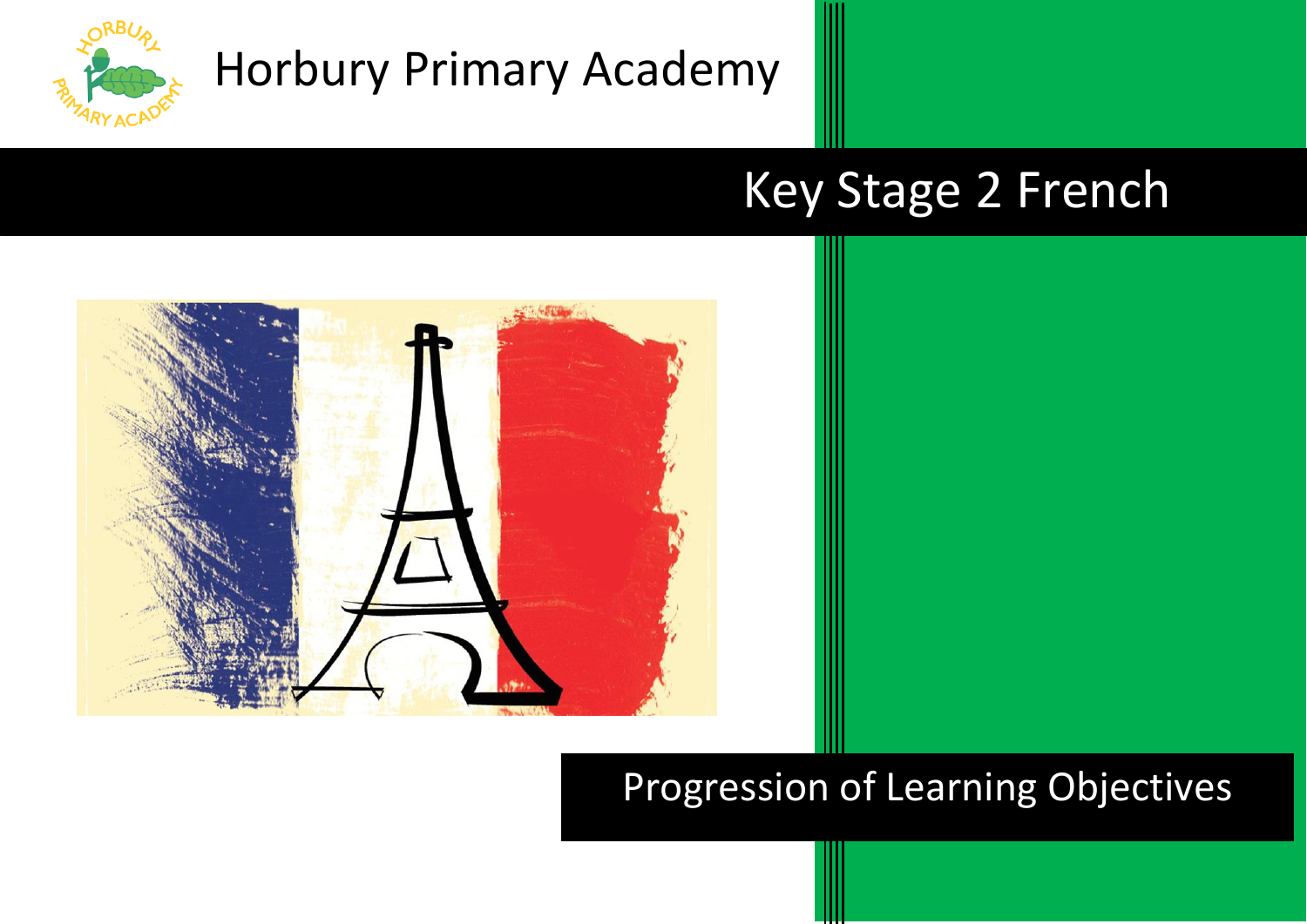### National Curriculum

'The focus of study in modern languages will be on practical communication. Teaching may be of any modern or ancient foreign language and should focus on enabling pupils to make substantial progress in one language. The teaching should provide an appropriate balance of spoken and written language and should lay the foundations for further foreign language teaching at key stage 3. It should enable pupils to understand and communicate ideas, facts and feelings in speech and writing, focused on familiar and routine matters, using their knowledge of phonology, grammatical structures and vocabulary.'

#### **Expectation – Speaking and Listening**

*Speak in sentences, using familiar vocabulary, phrases and basic language structures National Curriculum:*

- *Listen attentively to spoken language and show understanding by joining in and responding*
- *Explore the patterns and sounds of language through songs and rhymes and link spelling, sound and meaning of words*
- *Engage in conversations; ask and answer questions; express opinions and respond to those of others; seek clarification and help*
- *Speak in sentences, using familiar vocabulary, phrases and basic language structures*
- *Develop accurate and pronunciation and intonation so that others understand when they are reading aloud or using familiar words and phrases*
- *Present ideas and information orally to a range of audiences*
- *Describe people, places, things and actions orally*

### **Expectation – Reading**

*Develop accurate pronunciation and intonation so that others understand when they are reading aloud or using familiar words and phrases National Curriculum:*

- *Read carefully and show an understanding of words, phrases and simple writing*
- *Appreciate stories, songs, poems and rhymes in the language*
- *Broaden their vocabulary and develop their ability to understand new words that are introduced into familiar written material, including through using a dictionary*
- •

•

#### **Expectation – Writing**

*Broaden their vocabulary and develop their ability to understand new words that are introduced into familiar written material, including through using a dictionary*

*National Curriculum:* 

- *Write phrases from memory, and adapt these to create new sentences, to express ideas clearly*
- *Describe people, places, things and actions in writing*

*Understand basic grammar appropriate to the language being studied, including (where relevant): feminine, masculine and neuter forms and the conjugation of high-frequency verbs; key features and patterns of the language; how to apply these, for instance, to build sentences; and how these differ from or are similar to English.*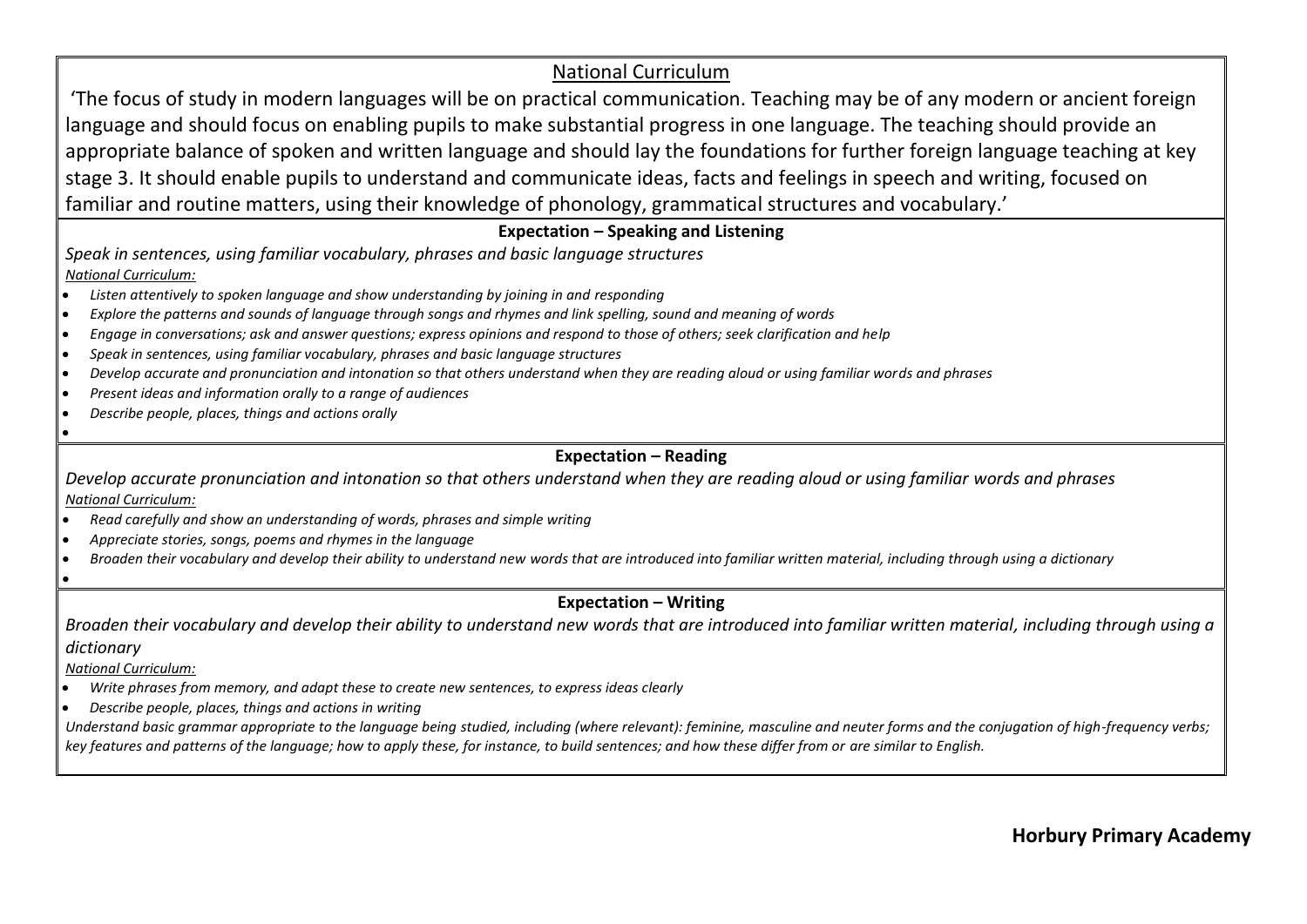|                                                                                                                                                                                             | LKS <sub>2</sub>                                                                                                                                                                                                                                                                                                                                                                                                                                                                                                                                                                                                                                                                                                                                                                                                                                                                        |                                                                                                                                                                                                                                                                                                                                                                                                                                                                                                                                                                                                                                                                                                                                                                                                                                                                                                                                                                                                                                                                  | UKS2                                                                                                                                                                                                                                                                                                                                                                                                                                                                                                                                                                                                                                                                                                                                                                                                                                                                                                                                                              |                                                                                                                                                                                                                                                                                                                                                                                                                                                                                                                                                                                                                                                                                                                                                                                                                                                                                                                                                                                                                                      |
|---------------------------------------------------------------------------------------------------------------------------------------------------------------------------------------------|-----------------------------------------------------------------------------------------------------------------------------------------------------------------------------------------------------------------------------------------------------------------------------------------------------------------------------------------------------------------------------------------------------------------------------------------------------------------------------------------------------------------------------------------------------------------------------------------------------------------------------------------------------------------------------------------------------------------------------------------------------------------------------------------------------------------------------------------------------------------------------------------|------------------------------------------------------------------------------------------------------------------------------------------------------------------------------------------------------------------------------------------------------------------------------------------------------------------------------------------------------------------------------------------------------------------------------------------------------------------------------------------------------------------------------------------------------------------------------------------------------------------------------------------------------------------------------------------------------------------------------------------------------------------------------------------------------------------------------------------------------------------------------------------------------------------------------------------------------------------------------------------------------------------------------------------------------------------|-------------------------------------------------------------------------------------------------------------------------------------------------------------------------------------------------------------------------------------------------------------------------------------------------------------------------------------------------------------------------------------------------------------------------------------------------------------------------------------------------------------------------------------------------------------------------------------------------------------------------------------------------------------------------------------------------------------------------------------------------------------------------------------------------------------------------------------------------------------------------------------------------------------------------------------------------------------------|--------------------------------------------------------------------------------------------------------------------------------------------------------------------------------------------------------------------------------------------------------------------------------------------------------------------------------------------------------------------------------------------------------------------------------------------------------------------------------------------------------------------------------------------------------------------------------------------------------------------------------------------------------------------------------------------------------------------------------------------------------------------------------------------------------------------------------------------------------------------------------------------------------------------------------------------------------------------------------------------------------------------------------------|
|                                                                                                                                                                                             | Year <sub>3</sub>                                                                                                                                                                                                                                                                                                                                                                                                                                                                                                                                                                                                                                                                                                                                                                                                                                                                       | Year 4                                                                                                                                                                                                                                                                                                                                                                                                                                                                                                                                                                                                                                                                                                                                                                                                                                                                                                                                                                                                                                                           | Year 5                                                                                                                                                                                                                                                                                                                                                                                                                                                                                                                                                                                                                                                                                                                                                                                                                                                                                                                                                            | Year <sub>6</sub>                                                                                                                                                                                                                                                                                                                                                                                                                                                                                                                                                                                                                                                                                                                                                                                                                                                                                                                                                                                                                    |
| La Jolie Ronde content<br>including:<br>Lesson Theme including<br>LO for each lesson<br>Content<br><b>Grammar</b><br><b>Speaking and Listening / Phonics</b><br><b>Reading and Writings</b> | <b>TERM1</b><br>Ongoing<br><b>Imitate pronunciation</b><br>Know how to pronounce grapheme -<br>oi, eu<br>1 Numbers<br>To understand and say numbers<br>0-10 with correct pronunciation<br>To meet and establish common<br>letter strings<br>Numbers 0-10<br>2 Greetings<br>To participate in a short exchange<br>greeting someone<br>To identify rhyming words in a<br>poem<br><b>Greetings and stating name</b><br>2 Classroom Commands<br>To answer the register<br>appropriately<br>To hear the difference between<br>un/une<br>To enjoy making French sounds<br>and copying intonation patterns<br>To revise 'Comment ca va!'<br>To follow simple classroom<br>commands<br><b>Classroom instructions</b><br><b>Respond with single word or short</b><br>phrase<br>4 Names<br>To introduce oneself by<br>understanding, asking and<br>answering the question 'What is<br>your name?' | TERM <sub>1</sub><br>Ongoing<br><b>Imitate pronunciation</b><br>1 Parts of the Body<br>To listen to and follow a short<br>story<br>To understand and give the<br>names of 5 parts of the body<br>To understand the meaning of 5<br>adjectives and recognise that<br>adjectives can change spellings<br><b>Re-visit colours</b><br>Parts of the body<br>Adjectives to link to the text 'Grand<br>Monstre Vert'<br><b>Introduction to adjectives, position</b><br>and agreement<br>Write sentences to describe the<br>monster, following a model:<br>Le monstre a cinq jambes et deux<br>veux bleus.<br>Le monstre a un petit nez vert.<br>Le monstre est très grand.<br>2 Parts of the Body<br>To understand and say 7 parts of<br>the body in French<br>To understand that all nouns<br>have a gender in French<br>To be able to ask how to say<br>something in French<br>To listen for and identify a key<br>sound as it occurs in a rhyme<br>Re-visit adjectives<br>Asking for the French equivalent of a<br>word in English<br>Re-visit the concept of gender | TERM 1<br>Ongoing<br>Pronunciation of grapheme ch, an, é,<br>in<br><b>Understand the use of stalling</b><br>strategies / fillers in French during<br>conversations and use them during a<br>short conversation<br>1 The High Street<br>To recite a short text with<br>accurate pronunciation<br>To say what buildings can be<br>found on the high street<br>To recognise similarities and<br>difference in the high street, at<br>home and in France<br>Il y a<br>State what can be found on the high<br>street and the location of shops and<br>buildings: c'est à gauche, à droite, au<br>coin<br>2 The High Street<br>To identify the position of<br>adjectives in a sentence<br>To understand the function of<br>words in a sentence<br>To memorise and present 2 or 3<br>sentences describing the high<br>street<br>Il y a<br>State what can be found on the high<br>street and the location of shops and<br>buildings: c'est à gauche, à droite, au<br>coin | TERM 1<br><b>Ongoing</b><br>Pronunciation of grapheme eau, an,<br>au, th<br>Use correct intonation when asking a<br>question<br>Use knowledge of English to deduce<br>meaning of unfamiliar vocabulary<br>Use a bilingual dictionary<br><b>1 Classroom Routines</b><br>To be familiar with classroom<br>routines, giving information<br>appropriately in French<br>To be able to follow instructions<br>To begin preparations for a<br>classroom sketch<br>Re-visit classroom routines and<br>commands<br>Re-visit stating the date<br><b>Re-visit weather conditions</b><br><b>Re-visit and extend explanation of</b><br>negative sentences with high<br>frequency verb avoir: j'ai / je n'ai pas<br>de<br>Use correct intonation when asking a<br><i><u><b>auestion</b></u></i><br>2 Classroom Equipment<br>To contribute to a group<br>presenation and perform to an<br>audience<br>To understand key details from an<br>authentic text, recalling<br>vocabulary learned in previous<br>years<br><b>Classroom items</b><br>As-tu? |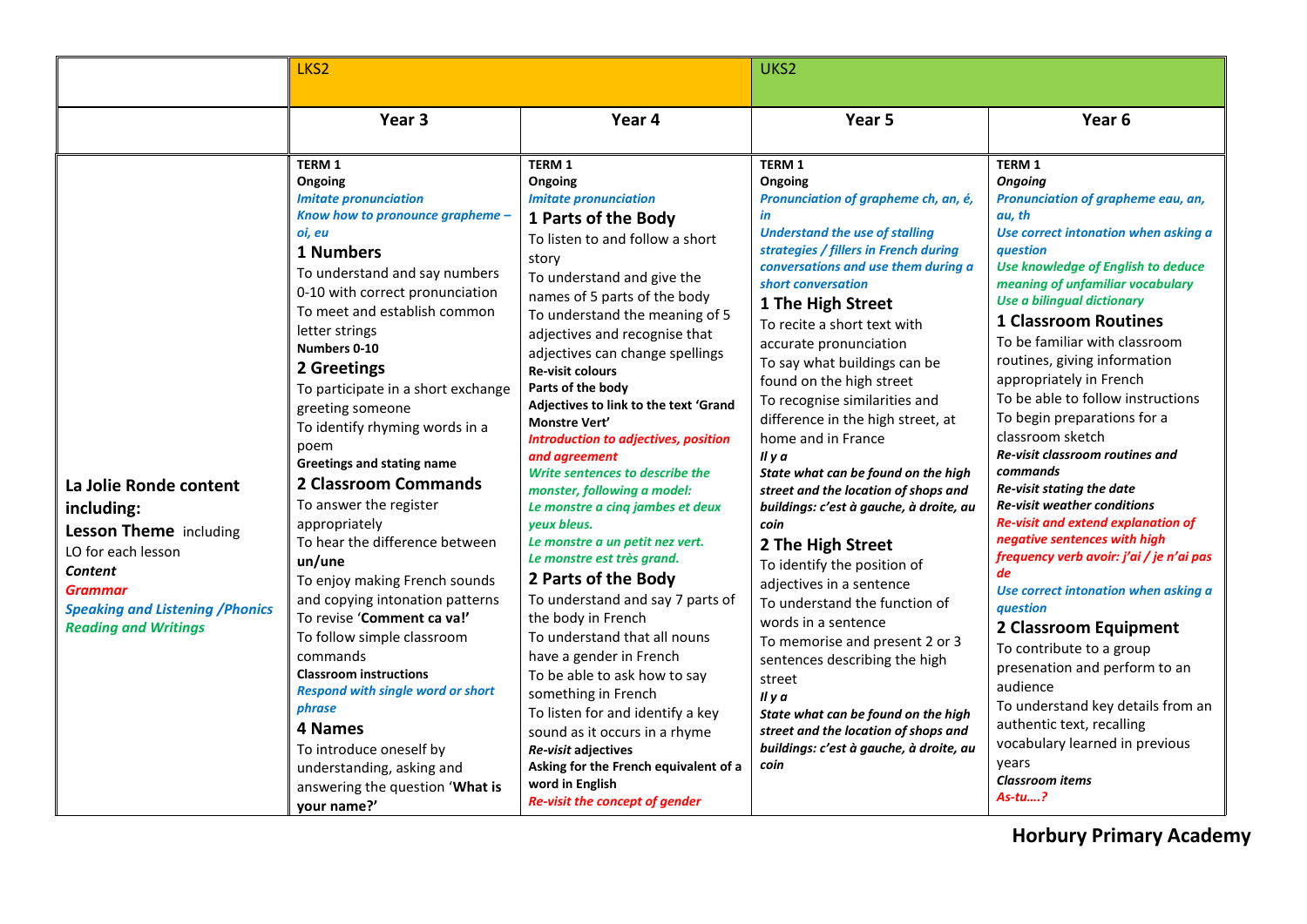| To understand and use the forms                     | recognising masculine and feminine<br>nouns        | <b>Re-visit the position and agreement</b><br>of adjectives, knowing that petit and |
|-----------------------------------------------------|----------------------------------------------------|-------------------------------------------------------------------------------------|
| of address for an adult -                           |                                                    | grand are placed in front of the noun                                               |
| Monsieur, Madame,                                   | <b>3 Nursery Rhymes</b>                            | <b>Give two sentences describing what</b>                                           |
| <b>Mademoiselle</b>                                 | To appreciate the similarities                     | can be found on the high street, using                                              |
| To perform a short role play                        | between nursery rhymes in                          | adjectives in the correct position                                                  |
| To be introduced to typical                         | French and English                                 | 3 The High Street: asking for                                                       |
| French first names and surnames                     | To recite a nursery rhyme with                     |                                                                                     |
| <b>Greetings and stating name</b>                   | accurate pronunciation                             | places and understanding                                                            |
| <b>Recognising formal forms of address</b>          | To Read and demonstrate an                         | directions                                                                          |
| <b>Write short introductory sentence</b>            | understanding of a short text                      | To understand key information                                                       |
| <b>5 Numbers</b>                                    | <b>4 Zoo Animals</b>                               | from a short exchange                                                               |
| To read and revise 0-10 and                         | To be able to say the names of 6                   | To be able to ask for a place in                                                    |
| extend with numbers 11-15                           | zoo animals from memory and                        | French                                                                              |
| To participate in chorusing a                       | with accurate pronunciation                        | To be able to give basic directions                                                 |
| finger rhyme 'Deux petites                          | To follow a story using visual                     | in French                                                                           |
| oiseaux'                                            | clues                                              | To take part in a simple                                                            |
| To understand and respond to                        |                                                    | conversation, adding expression                                                     |
| the questions 'How old are you?'                    | To recognise some letters of the                   | and authenticity                                                                    |
| Re-visit numbers in understanding                   | alphabet in French<br><b>Re-visit numbers 0-10</b> | Il y a                                                                              |
| and stating age                                     | Zoo animals                                        | State what can be found on the high                                                 |
| <b>Stating name and age</b>                         | Re-visit gender and agreement of                   | street and the location of shops and                                                |
| Learning key verb avoir                             | adjectives when describing zoo                     | buildings: c'est à gauche, à droite, au                                             |
| Introduction to key verb avoir used                 | animals                                            | coin                                                                                |
| with age: J'ai sept ans.                            | <b>Respond with single word or short</b>           | <b>Understand the use of stalling</b>                                               |
| Introduction to the concept of                      | phrase whilst reading a core text                  | strategies / fillers in French during                                               |
| gender                                              | <b>Listen for specific words and</b>               | conversations and use them during a                                                 |
| $J'ai - I have$                                     | phrases, recognising previously                    | short conversation                                                                  |
| Tu as – You have                                    | learned vocabulary in a new context                | Use correct intonation when asking a                                                |
| Recite a short rhyme with accurate<br>pronunciation | 5 Vowels                                           | <i><u><b>auestion</b></u></i>                                                       |
| <b>Present a short dialogue with</b>                | To be able to say the 5 vowel                      | <b>Read and order a conversation asking</b>                                         |
| greeting, asking and answering                      | sounds in French                                   | for directions                                                                      |
| name and age                                        | To be able to say and write a                      | 4 The High Street: what is it                                                       |
| <b>Record short dialogue in writing</b>             | short simple sentence in French                    | like?                                                                               |
| following a model.                                  | using noun, verb and adjective                     | To take appreciate how activity on                                                  |
| <b>Christmas lessons</b>                            | Re-visit high frequency verbs avoir                | the high street varies at different                                                 |
|                                                     | and être                                           | times and be able to express this                                                   |
|                                                     | <b>Introduction to third person</b>                | in French                                                                           |
|                                                     | pronoun: il, elle                                  | To substitute adjectives and                                                        |
|                                                     | Use quantifiers: assez, très                       | quantifies into sentences                                                           |
|                                                     |                                                    |                                                                                     |
|                                                     |                                                    |                                                                                     |

*Use correct intonation when asking a question*

*Perform a classroom role play as part of a group, speaking in complete sentences where appropriate Read and deduce meaning from a non-fiction text relating to a healthy breakfast; use a bilingual dictionary as appropriate*

#### **3 School Uniform**

To be aware of cultural differences related to school uniform and school life To construct a paragraph by adapting a model *Re-visit and extend clothes vocabulary Adjectives to describe clothes – super, joli, moche, laid Re-visit indefinite determiner: un and une and the plural des (some) Re-visit position and agreement of adjectives Re-visit use of the determiner: J'aime le bleu Write a short paragraph stating name, age, describing and giving opinion of school uniform, adapting a model* **4 Families and descriptions** To know the names of members of the family in French To demonstrate an understanding of a short written text To follow a story as it is real aloud demonstrating an understanding of the main points *Re-visit family members Re-visit adjectives to describe family members: sympa, intelligent, amusant, sportif, beau Re-visit quantifiers: très, assez*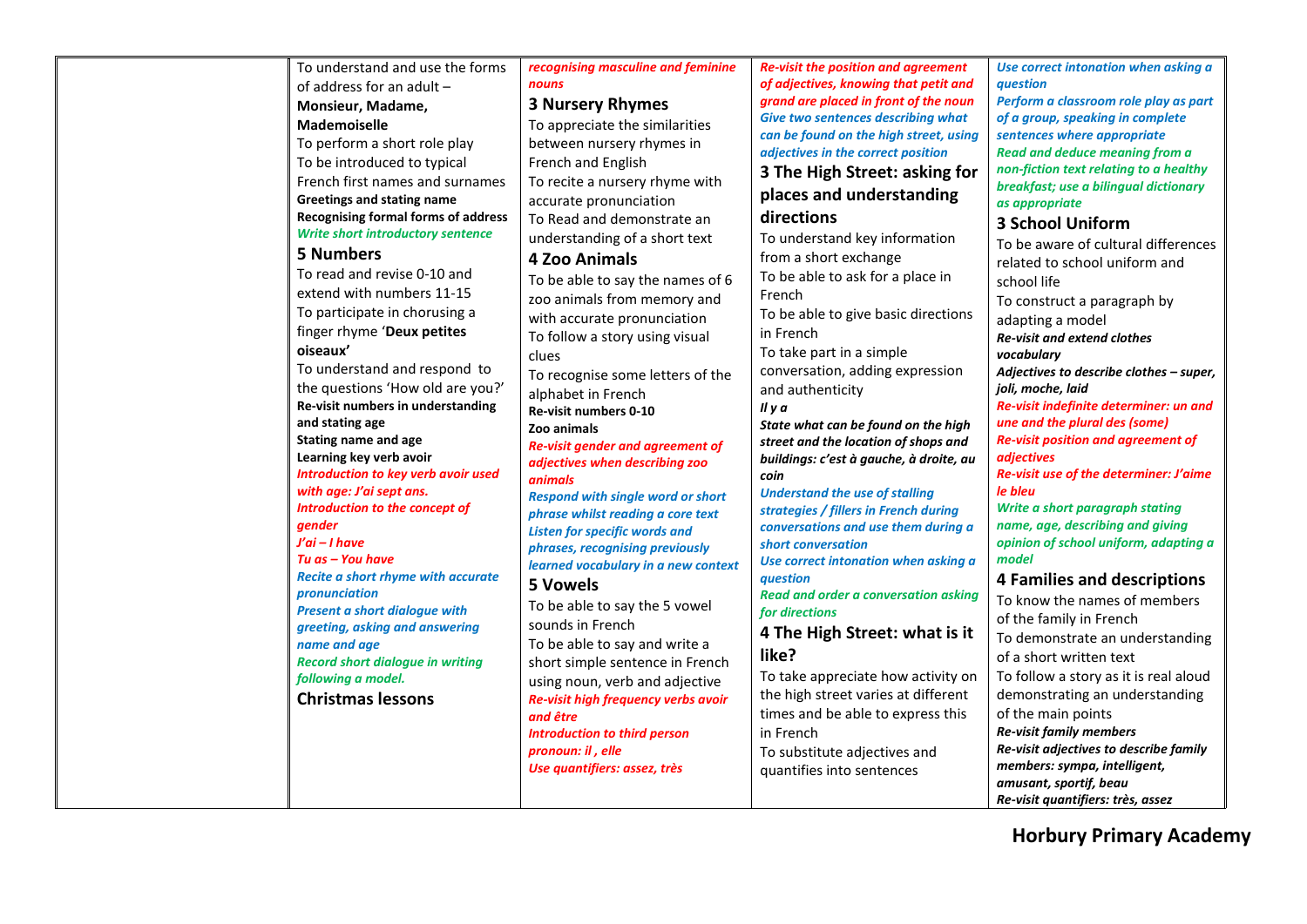| Know how to pronounce 6 vowel                                                                                                                                                                                                                                                                                                                                                                                                                                                                                                                                                          | To collect and record evidence                                                                                                                                                                                                                                                                                                                                                                                                                                                                                                                                                                                                                                                                                                                                                                                                                                                                                                                                                                                                                                                                                                                 | <b>Traditional tale: Le Petit Chaperon</b>                                                                                                                                                                                                                                                                                                                                                                                                                                                                                                                                                                                                                                                                                                                                                                                                                                                                                                                                                                                                                                                                                                                                                                                          |
|----------------------------------------------------------------------------------------------------------------------------------------------------------------------------------------------------------------------------------------------------------------------------------------------------------------------------------------------------------------------------------------------------------------------------------------------------------------------------------------------------------------------------------------------------------------------------------------|------------------------------------------------------------------------------------------------------------------------------------------------------------------------------------------------------------------------------------------------------------------------------------------------------------------------------------------------------------------------------------------------------------------------------------------------------------------------------------------------------------------------------------------------------------------------------------------------------------------------------------------------------------------------------------------------------------------------------------------------------------------------------------------------------------------------------------------------------------------------------------------------------------------------------------------------------------------------------------------------------------------------------------------------------------------------------------------------------------------------------------------------|-------------------------------------------------------------------------------------------------------------------------------------------------------------------------------------------------------------------------------------------------------------------------------------------------------------------------------------------------------------------------------------------------------------------------------------------------------------------------------------------------------------------------------------------------------------------------------------------------------------------------------------------------------------------------------------------------------------------------------------------------------------------------------------------------------------------------------------------------------------------------------------------------------------------------------------------------------------------------------------------------------------------------------------------------------------------------------------------------------------------------------------------------------------------------------------------------------------------------------------|
| sounds through the introduction of<br>vocabulary and through songs<br>Say simple sentences to describe an<br>animal<br><b>Read short sentences with accurate</b><br>pronunciation when describing<br>animals<br>6 Christmas<br>To participate in a short drama in<br>French<br>To play a game in groups using<br>French as a means of<br>communication<br>To say 2 weather conditions and<br>4 items of clothing with accurate<br>pronunciation<br>Re-visit<br>7 Christmas<br>To participate in singing a French<br>song<br>To write individual words and<br>short sentences in French | and express it in simple French<br>terms<br>Re-visit days of the week<br>Time of day: lundi matin à dix heures<br>Adjectives to describe the high street<br>at different times<br>Re-visit quantifiers: assez, un peu,<br>très<br><b>Pronunciation re-cap of graphemes</b><br>oir and in<br>5 A short story: Le petit<br><b>Thomas</b><br>To understand a short story<br>containing familiar language<br>To match text and pictures from<br>the story<br>To write short phrases to<br>Through short story and related<br>writing task, re-visit vocabulary<br>relating to: likes and dislikes, stalling<br>strategies, directions, parts of the<br>body, hobbies<br><b>Re-visit formation of negative</b><br>sentences with nepas on either<br>side of verb<br>Re-visit expressing an opinion in front<br>of an infinitive verb: Je déteste faire<br>du shopping<br>Re-visit use of determiner: J'adore le<br>football<br>Demonstrate understanding of a<br>short story with familiar and<br>unfamiliar vocab using<br>context to deduce meaning<br>Match extracts of a story to the<br>correct image<br>Write a short paragraph to describe a | Rouge<br><b>Re-visit describing someone using</b><br>third person verbs: il / elle s'appelle<br><b>Re-visit third person of high</b><br>frequency verbs:<br>Avoir $-$ il a, elle a<br>Etre - il est, elle est<br>Listen to and follow a traditional,<br>well-known tale, identifying key<br>information from the audio recording<br>Read a letter in French and answer<br>true/false statements in French,<br>relating to the content<br><b>5 Occupations and Gender</b><br>To know the names of 5<br>occupations in French<br>To understand that word order /<br>sentence structure may be<br>different in a foreign language<br>To understand that some nouns<br>for occupations change their<br>spellings in relation to gender<br>To understand key details from a<br>short spoken passage<br><b>Occupations: Il est vendeur</b><br><b>Re-visit third person of high</b><br>frequency verbs:<br>Avoir - il a, elle a<br>Etre - il est, elle est<br><b>Re-visit agreement of adjectives</b><br><b>Understand that the determiner is</b><br>not used when describing<br>occupations: il est vendeur<br>Order the lyrics of a song as it is<br>played<br><b>Identify family members and</b><br>occupations from an audio recording |
|                                                                                                                                                                                                                                                                                                                                                                                                                                                                                                                                                                                        |                                                                                                                                                                                                                                                                                                                                                                                                                                                                                                                                                                                                                                                                                                                                                                                                                                                                                                                                                                                                                                                                                                                                                |                                                                                                                                                                                                                                                                                                                                                                                                                                                                                                                                                                                                                                                                                                                                                                                                                                                                                                                                                                                                                                                                                                                                                                                                                                     |
|                                                                                                                                                                                                                                                                                                                                                                                                                                                                                                                                                                                        | character from a story: name, age,                                                                                                                                                                                                                                                                                                                                                                                                                                                                                                                                                                                                                                                                                                                                                                                                                                                                                                                                                                                                                                                                                                             | Use a bilingual dictionary to write                                                                                                                                                                                                                                                                                                                                                                                                                                                                                                                                                                                                                                                                                                                                                                                                                                                                                                                                                                                                                                                                                                                                                                                                 |
|                                                                                                                                                                                                                                                                                                                                                                                                                                                                                                                                                                                        | family members, hobbies and<br><b>opinions</b>                                                                                                                                                                                                                                                                                                                                                                                                                                                                                                                                                                                                                                                                                                                                                                                                                                                                                                                                                                                                                                                                                                 | statements about the members of an<br>imaginary family and their                                                                                                                                                                                                                                                                                                                                                                                                                                                                                                                                                                                                                                                                                                                                                                                                                                                                                                                                                                                                                                                                                                                                                                    |
|                                                                                                                                                                                                                                                                                                                                                                                                                                                                                                                                                                                        | 6 Christmas: L'arbre de Noel                                                                                                                                                                                                                                                                                                                                                                                                                                                                                                                                                                                                                                                                                                                                                                                                                                                                                                                                                                                                                                                                                                                   | occupations                                                                                                                                                                                                                                                                                                                                                                                                                                                                                                                                                                                                                                                                                                                                                                                                                                                                                                                                                                                                                                                                                                                                                                                                                         |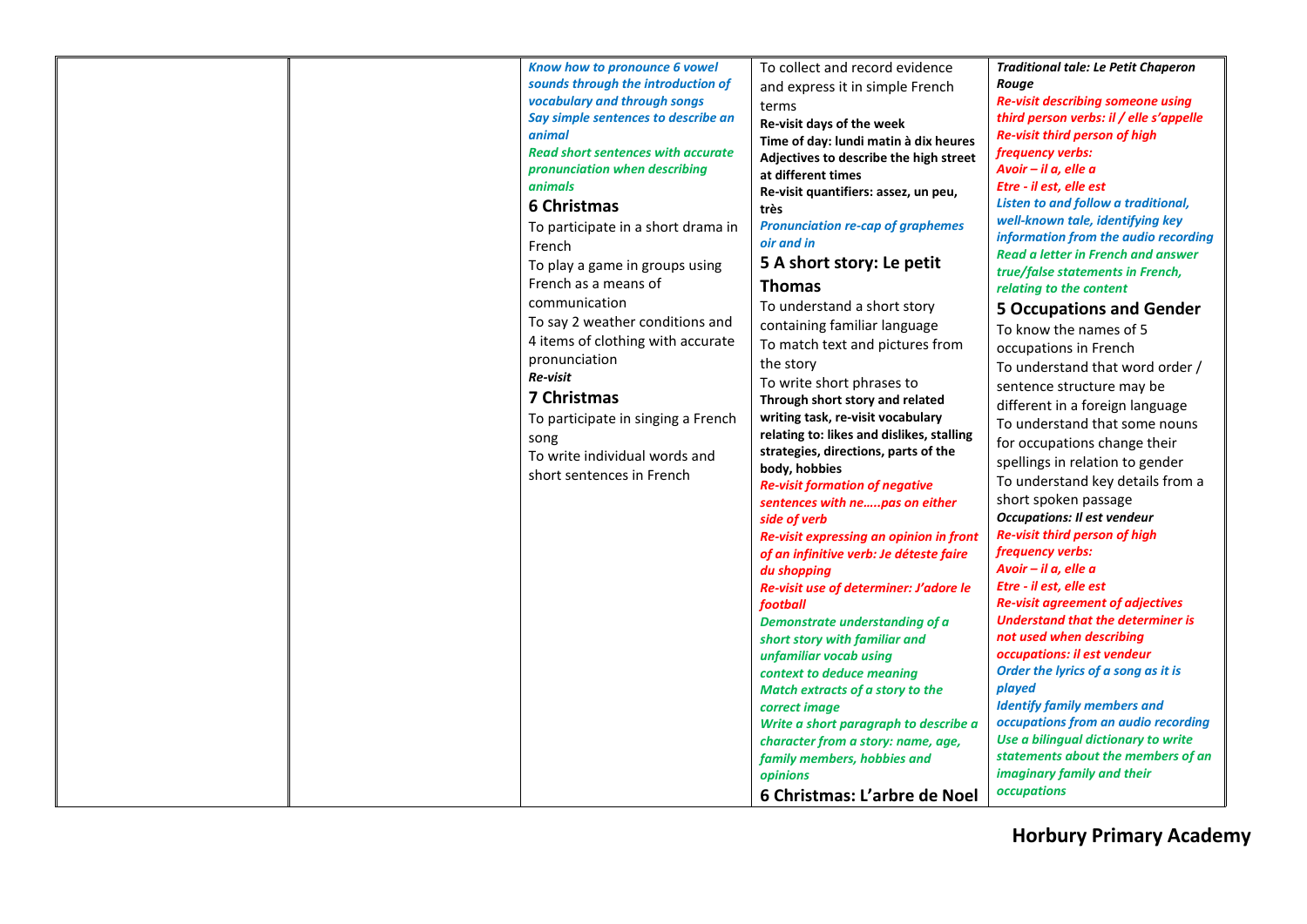|                                                                                                                                                                                                                                                                                                                                                                                                                                                                                                                                                                                                                                                |                                                                                                                                                                                                                                                                                                                                                                                                                                                                                                                                                                                                                 | To recite a short text with<br>accurate pronunciation<br>To follow the transcript of a short<br>story<br>To learn and join in singing a<br>French carol<br>7 Christmas: L'arbre de Noel<br>To learn and sing a French carol<br>To make a traditional French<br>Christmas sweet<br>To join in performing a short story<br>in French                                                                                                                                                                                                                                                                                                                                              | <b>6 Christmas</b><br>To recognise adjectival<br>agreements in a short text<br>To read aloud phrases from a text<br>using a variety of voices and<br>expressions<br>To prepare songs and sketches for<br>performance<br>7 Christmas<br>To sing French songs with accurate<br>pronunciation<br>To speak audibly and clearly with<br>good pronunciation and perform<br>to an audience                                                                                                                                                                                                                                                                                                                       |
|------------------------------------------------------------------------------------------------------------------------------------------------------------------------------------------------------------------------------------------------------------------------------------------------------------------------------------------------------------------------------------------------------------------------------------------------------------------------------------------------------------------------------------------------------------------------------------------------------------------------------------------------|-----------------------------------------------------------------------------------------------------------------------------------------------------------------------------------------------------------------------------------------------------------------------------------------------------------------------------------------------------------------------------------------------------------------------------------------------------------------------------------------------------------------------------------------------------------------------------------------------------------------|---------------------------------------------------------------------------------------------------------------------------------------------------------------------------------------------------------------------------------------------------------------------------------------------------------------------------------------------------------------------------------------------------------------------------------------------------------------------------------------------------------------------------------------------------------------------------------------------------------------------------------------------------------------------------------|-----------------------------------------------------------------------------------------------------------------------------------------------------------------------------------------------------------------------------------------------------------------------------------------------------------------------------------------------------------------------------------------------------------------------------------------------------------------------------------------------------------------------------------------------------------------------------------------------------------------------------------------------------------------------------------------------------------|
| TERM <sub>2</sub>                                                                                                                                                                                                                                                                                                                                                                                                                                                                                                                                                                                                                              | TERM <sub>2</sub>                                                                                                                                                                                                                                                                                                                                                                                                                                                                                                                                                                                               | <b>TERM 2</b>                                                                                                                                                                                                                                                                                                                                                                                                                                                                                                                                                                                                                                                                   | TERM <sub>2</sub>                                                                                                                                                                                                                                                                                                                                                                                                                                                                                                                                                                                                                                                                                         |
| Ongoing<br>Re-visit graphemes oi and eu<br>Know that the final consonant is<br>rarely pronounced in French<br><b>6 Colours</b><br>To warm up for a PE lesson by<br>performing the actions to French<br>song<br>To understand and say the names<br>of some colours in French<br>To practise the sounds of the<br>letter strings oi and eu by<br>responding to the sounds as they<br>occur in the poem<br><b>Colours</b><br>Re-visit grapheme - oi eu through a<br>rhyme<br><b>Know the pronunciation of</b><br>grapheme - oi eu<br><b>7 Colours</b><br>To understand and be able to say<br>11 colours in French<br>To write a short sentence in | Ongoing<br><b>Confidently pronounce graphemes:</b><br>ou, in, oi, eau<br><b>8 Nursery Rhymes</b><br>To recite a short poem from<br>memory<br>To learn a French nursery rhyme<br>To identify rhyming words in<br>short texts<br>To know how to pronounce the<br>letter string - in<br>Recognise and order the lyrics of a<br>traditional song<br>9 Family<br>To be able to say the French for<br>family members<br>To be able to say the names of<br>members of the family, knowing<br>where to use il and elle<br>To present a short role play<br>introducing family members,<br>asking and answering questions | Ongoing<br><b>Pronounce grapheme: on</b><br>Pronounce grapheme an<br>8 Keeping Fit<br>To understand that eating well<br>and taking exercise are necessary<br>to be healthy<br>To express likes / dislikes of<br>different sporting activities in<br>French<br>To prepare a keep fit plan for the<br>week ahead<br>Re-visit days of the week<br>Re-visit leisure activities and extend<br>with: jouer au, faire du/de la<br><b>Recap expressing an opinion in front</b><br>of an infinitive verb: J'aime jouer au<br>tennis<br>Write a 'keep fit' plan using<br>immediate future tense and verbs in<br>the infinitive:<br>Lundi - je vais nager: 30 minutes<br>9 Keeping Healthy | <b>Ongoing</b><br>Pronounce grapheme: on, an, é, è<br>Use knowledge of English to deduce<br>meaning of unfamiliar vocabulary<br>Use a bilingual dictionary<br><b>8 House and Home</b><br>To be aware of cultural differences<br>in housing abroad and at home<br>To be able to match sound to<br>individual words<br>To identify the sounds of some<br>letters of the alphabet<br>To recognise the meaning of 8<br>rooms of the house in French<br>Re-visit: il y a<br>House and home: rooms of the house<br>Re-visit preposition: dans<br>Re-visit stating where you live:<br>J'habite à Wakefield.<br><b>French alphabet</b><br>Order statements as a recording is<br>played<br><b>9 House and Home</b> |
| French                                                                                                                                                                                                                                                                                                                                                                                                                                                                                                                                                                                                                                         | Family members - asking and<br>answering questions                                                                                                                                                                                                                                                                                                                                                                                                                                                                                                                                                              | To be able to find words in a<br>dictionary and check spelling                                                                                                                                                                                                                                                                                                                                                                                                                                                                                                                                                                                                                  | To contribute to a shared writing<br>task describing an ideal home                                                                                                                                                                                                                                                                                                                                                                                                                                                                                                                                                                                                                                        |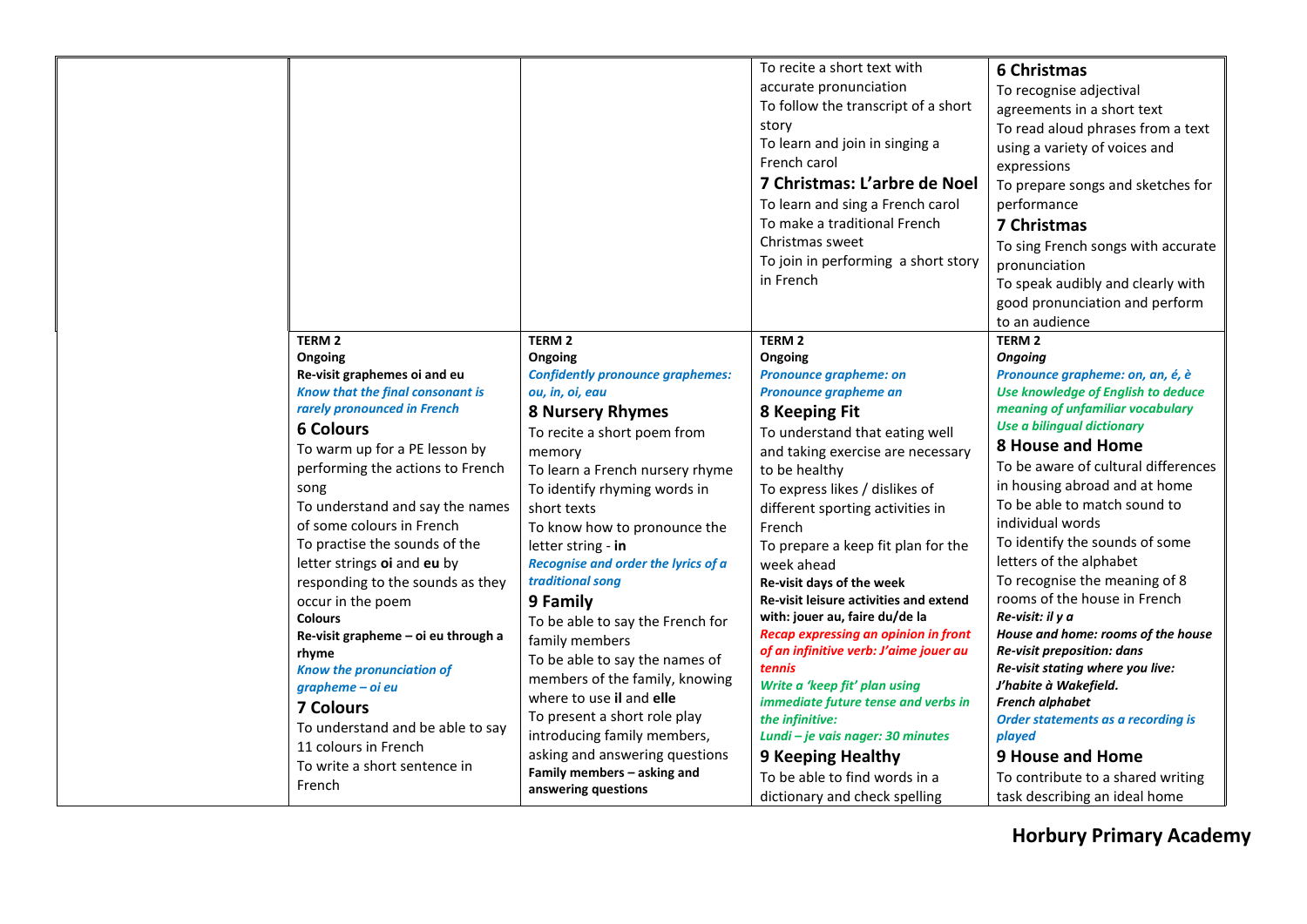| Re-visit colours and the plural of the                  | Using third person to give                                            | To understand that eating well                                                | To produce own piece of writing                                             |
|---------------------------------------------------------|-----------------------------------------------------------------------|-------------------------------------------------------------------------------|-----------------------------------------------------------------------------|
| verb être                                               | information about family members                                      | and taking exercise are necessary                                             | adapting a model                                                            |
| Re-visit numbers 1-10 though a                          | Introduce possessive pronoun: mon,                                    | to be healthy                                                                 | Adjectives to describe ideal home                                           |
| French song; extend to 12                               | ma                                                                    | To know how to say numbers $1 -$                                              | Prepositions: en bas, en haut                                               |
| Introduction to key verb être:<br>Elmer est - Elmer is  | Use first and third person of verb<br>avoir and re-visit third person | 50 in French                                                                  | <b>Re-visit position and agreement of</b>                                   |
| Les éléphants sont - Elephants are                      | pronouns: il, elle                                                    | To join in playground games,                                                  | adjectives                                                                  |
| <b>Record short sentences describing</b>                | <b>Re-visit gender and determiners</b>                                | reciting French with accurate                                                 | <b>Follow a recording at near normal</b>                                    |
| the animal, using the verb être                         | Ask and answer questions about                                        | pronunciation                                                                 | speed matching nouns to adjectives<br>Write a description of an ideal home: |
| Use a range of adjectives to give the                   | family members                                                        | Recap numbers 0-20                                                            | Dans ma maison idéale il y a une                                            |
| description, with correct                               | Take notes to prepare a role play                                     | Introduce numbers 30 - 50                                                     | grande cuisine, un joli jardin et une                                       |
| punctuation.                                            | Write the scene from an airport role                                  | 10 Keeping Healthy                                                            | salle de bains de luxe. En haut il y a                                      |
| 8 Fruits                                                | play with correct possessive pronoun                                  | To understand that exercise                                                   | aussi                                                                       |
| To recognise how to pronounce                           | and correct verb                                                      | causes the pulse rate to increase                                             | 10 House and Home                                                           |
| 'on' in French                                          | <b>10 Brothers and Sisters</b>                                        | To be able to understand                                                      | To memorise and perform a verse                                             |
| To understand and say the names                         | To be able to ask for and give                                        | comparative statements in French                                              | from a song                                                                 |
| of 6 fruits in French                                   | information about brothers and                                        | Introduce comparatives with                                                   | To understand the gist of an audio                                          |
| To understand respond to the                            | sisters                                                               | adjectives: plus Que                                                          | recording matching adjectives to                                            |
| question 'C'est bon pour la                             | To recognise plural forms                                             | <b>Introduction of immediate future</b>                                       | nouns                                                                       |
| sante?'                                                 | To acquire cultural knowledge                                         | tense in first and second person:                                             | To identify different text types                                            |
| Names of fruit and other food items                     | about family life in France                                           | Qu'est-ce que tu vas faire?                                                   | Re-visit vocabulary relating to house                                       |
| Explore healthy eating choices when                     | To recognise rhyming words in a                                       | je vais + infinitive                                                          | and home                                                                    |
| describing foods that are good/bad                      | song and understand that the                                          | Say a sentence in the immediate                                               | <b>Identify different text types from</b>                                   |
| for health                                              | final consonant in not                                                | future tense in response to a question<br>Write comparative sentences as part | authentic French written extracts:                                          |
| Use of the determiner in French:                        | pronounced in French                                                  | of a display on health and fitness                                            | letter, recipe, weather report, joke                                        |
| J'aime le chocolat'.                                    | Re-visit numbers when stating age                                     | following a model                                                             | etc.                                                                        |
| Le chocolat, c'est bon pour la santé?                   | Participate in a role play,                                           | Complete the gaps in a transcript of a                                        | 11 House and Home                                                           |
| Re-visit the concept of gender linked<br>to food items: | introducing family members and                                        | recording as part of a dictation on                                           | To identify nouns and adjectives                                            |
| Le - masculine                                          | stating names and ages                                                | exercise                                                                      | contained in a text                                                         |
| $La - feminine$                                         | <b>Introduction of graphemes: ou, in</b>                              | 11 Keeping Healthy - Food:                                                    | To be familiar with the                                                     |
| $Les - plural$                                          | and recap of key rule of not<br>pronouncing final consonant           | likes / dislikes                                                              | abbreviations used in a dictionary                                          |
| <b>Plural forms of nouns</b>                            | 11 Pets                                                               | To be able to say 10 food items in                                            | to identify nouns, verbs, adjectives                                        |
| <b>Record short phrases, stating which</b>              |                                                                       | French with accurate                                                          | and adverbs                                                                 |
| foods are good or bad for health,                       | To recognise the similarities                                         | pronunciation                                                                 | To read phrases with appropriate                                            |
| using the correct determiner and                        | between traditional stories in                                        | To demonstrate understanding of                                               | intonation and expression                                                   |
| correct form of the verb être                           | French and English                                                    | others likes / dislikes                                                       | Re-visit prepositions: sur, sous                                            |
| Easter                                                  | To follow a French story and be                                       | To locate words in a bilingual                                                | Re-visit gender and how the                                                 |
|                                                         | able to join in reading sections                                      | dictionary                                                                    | abbreviations indicate nouns and                                            |
|                                                         | with the teacher                                                      | To take part in a conversation                                                | their gender in a bilingual dictionary                                      |
|                                                         | To recognise word classes: nouns                                      | expressing likes / dislikes of                                                | Prepare and record a short radio                                            |
|                                                         | and verbs in French                                                   |                                                                               | advert for a rented property,                                               |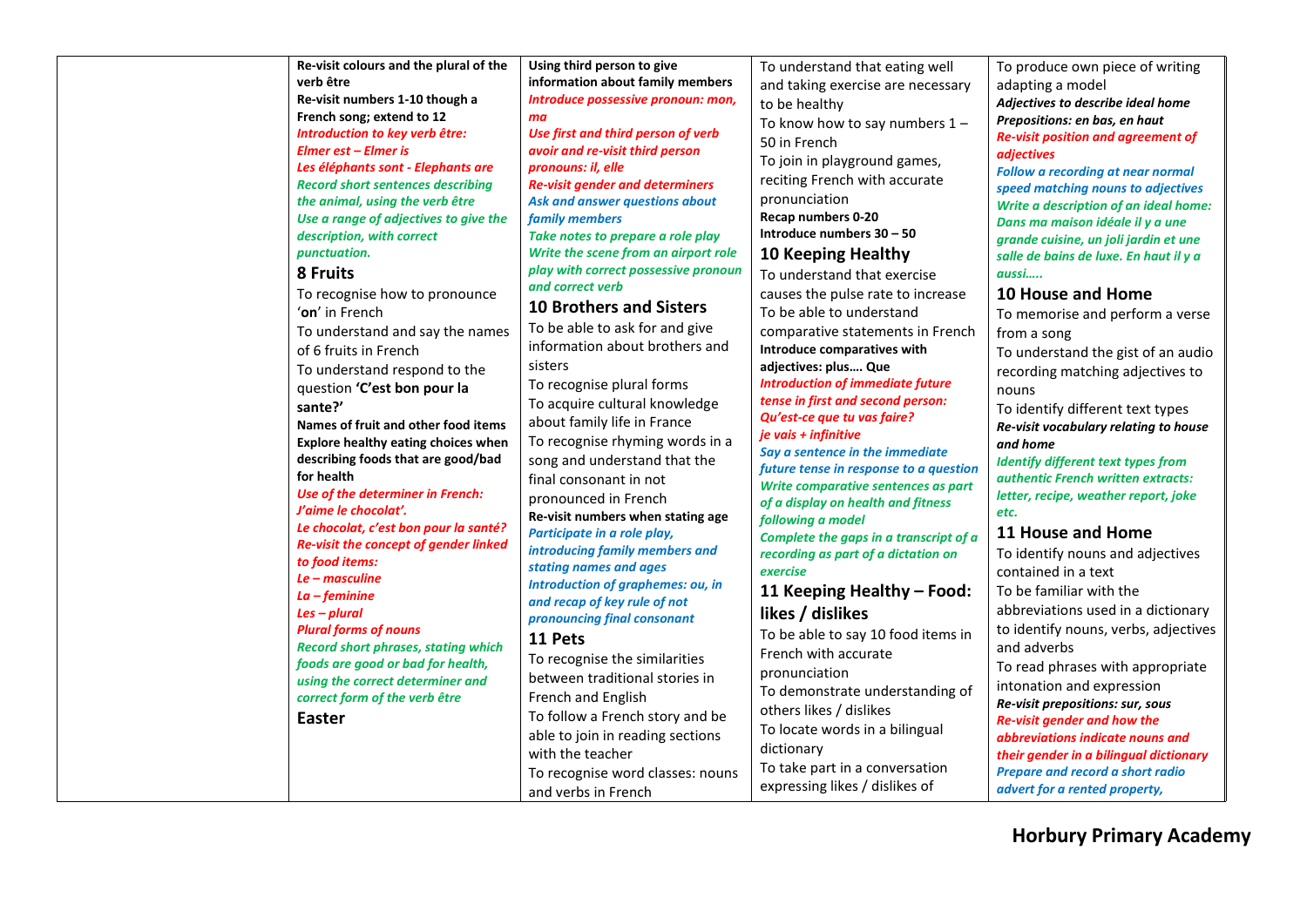| To know the names of 8 pets in        | different foods, using stalling                 | attempting good intonation and             |
|---------------------------------------|-------------------------------------------------|--------------------------------------------|
| French and be able to pronounce       | strategies                                      | accurate pronunciation                     |
| them accurately                       | Revision and extension of food item             | <b>Identify key information from an</b>    |
| Pets                                  | vocabulary, appreciating cultural               | advert for a house available to rent       |
| Follow a traditional tale, joining in | differences in eating habits                    | <b>12 House and Home</b>                   |
| with repeated phrases                 | Re-visit opinions vocabulary                    | To be able to ask for repetition /         |
| 12 Pets                               | <b>Re-visit stalling strategies</b>             | clarification in French                    |
| To be able to recognise the           | <b>Choose the correct word order when</b>       | To use knowledge of                        |
| names of 8 pets                       | writing sentences about likes and               | pronunciation and sound patterns           |
| To be able to say in French 'J'ai'    | dislikes<br><b>Sustain a short conversation</b> | to create a rap using familiar             |
| and 'Je n'ai pas' to talk about       | describing likes and dislikes in                | language                                   |
| pets                                  | relation to food items with correct             | 13 House and Home                          |
| To understand simple rules for        | pronunciation and intonation,                   | To be able to sustain a                    |
| converting singular nouns into        | following a model conversation                  | conversation of at least four              |
| plural form                           | <b>Demonstrate understanding from a</b>         | exchanges                                  |
| To present a rhyme in French          | recording identifying likes/dislikes            | To be able to find key information         |
| To know some details about the        | and food items                                  | from an authentic text                     |
| kind of pets that are popular in      | 12 Keeping Healthy                              | <b>Appreciation of French literature:</b>  |
| France                                | To extend basic sentences by                    | Liberté by the poet Paul Eluard            |
| Text: 'Le radis géant'                | introducing connectives: et, mais,              | Re-visit French alphabet                   |
| Introduction to negative sentences:   | aussi                                           | <b>Sustain a conversation, re-visiting</b> |
| Je n'ai pas de                        | To understand the importance of                 | familiar themes: name, age, family,        |
| <b>Re-visit verb avoir</b>            | healthy eating and design a                     | favourite colour, house using stalling     |
| Use first person of avoir to form     | balanced meal in French                         | strategies and correct intonation          |
| positive and negative sentences       | Re-visit conjunctions: et, mais, aussi          | when asking questions                      |
| <b>Re-visit plural nouns and</b>      | <b>Re-visit formation of negative</b>           |                                            |
| introduction to irregular plurals -   | sentences                                       |                                            |
| oiseaux, souris                       | <b>Produce a powerpoint presentation</b>        |                                            |
| 13 About Me                           | writing in sentences to provide                 |                                            |
| To follow a short text as it is read  | information about self /likes / dislikes        |                                            |
| aloud                                 | <b>Write dictated sentences containing</b>      |                                            |
| To write simple sentences             | familiar vocabulary accurately:                 |                                            |
| Write sentences using familiar verbs  | J'aime le fromage et j'aime aussi le            |                                            |
| to introduce members of a block of    | jambon                                          |                                            |
| flats, stating name, age, family      | 13 Keeping Healthy: Food                        |                                            |
| members, pets                         | and eating habits in France                     |                                            |
| 14 Easter                             | To memorise and present a short                 |                                            |
| To know about some French             | rhyme                                           |                                            |
| traditions to Easter                  | To identify similarities and                    |                                            |
| To identify specific items of         | differences in eating habits and                |                                            |
| vocabulary in a longer text           | customs between UK and France                   |                                            |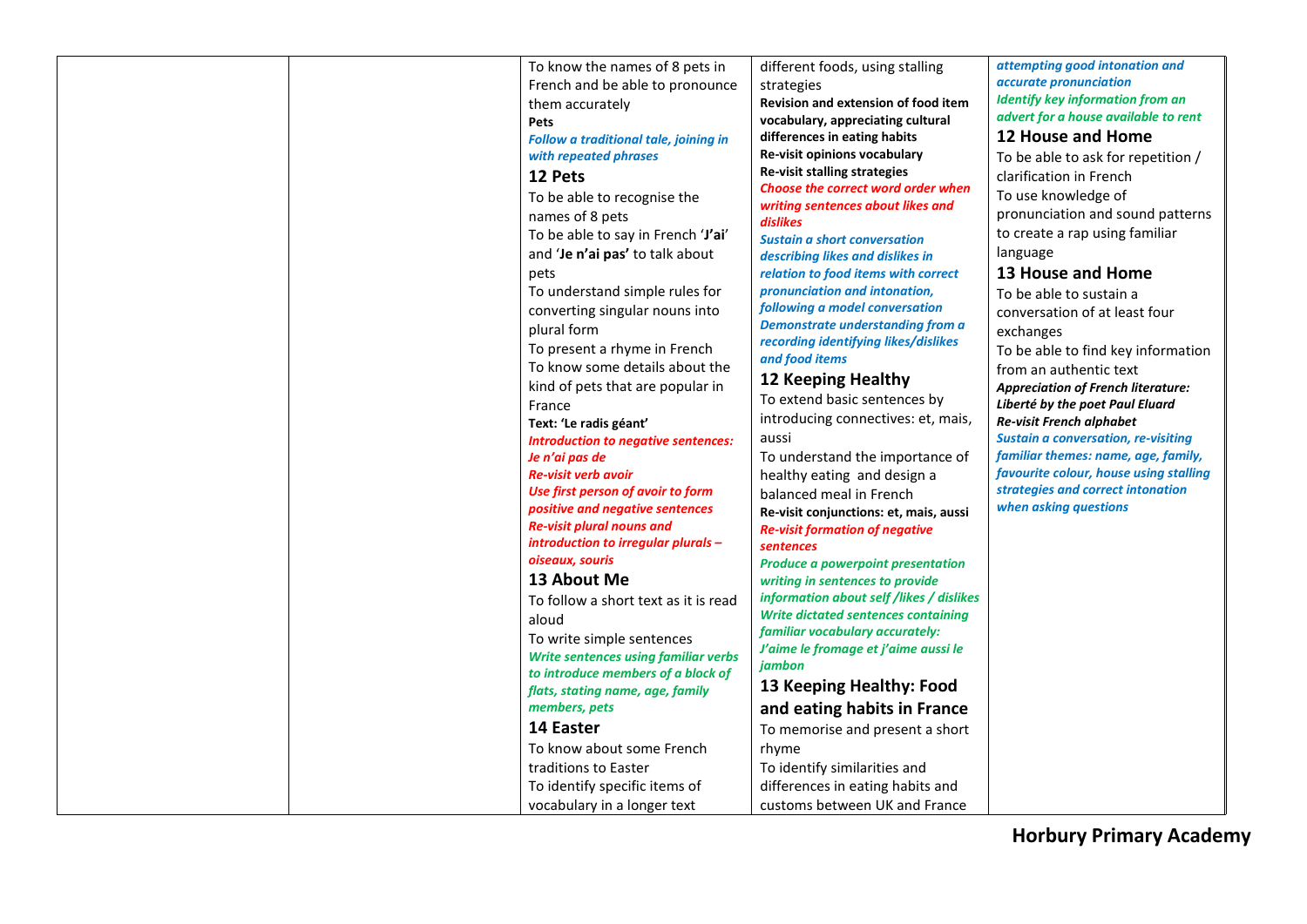|                                                                                                                                                                                                                                                                                                                                                                                                                                                                                                                                                                                                                                         | To pronounce a sentence in oral<br>and written form to describe a<br>painted egg                                                                                                                                                                                                                                                                                                                                                                                                                                                           | 14 Food: French breakfast<br>To know what is eaten at<br>breakfast time in France<br>To be able to say the name of<br>breakfast food / drink items in<br>French<br>To take part in a breakfast role<br>play situation, offering/asking<br>for/accepting/refusing in French<br><b>Modal verb: vouloir when offering</b><br>and accepting food<br>Tu veux?<br>Je voudrais<br>Use appropriate form of vouloir when<br>offering and accepting food                                                                                         |                                                                                                                                                                                                                                                                                                                                                                                                                                                                                                                                                                                                                                                                                         |
|-----------------------------------------------------------------------------------------------------------------------------------------------------------------------------------------------------------------------------------------------------------------------------------------------------------------------------------------------------------------------------------------------------------------------------------------------------------------------------------------------------------------------------------------------------------------------------------------------------------------------------------------|--------------------------------------------------------------------------------------------------------------------------------------------------------------------------------------------------------------------------------------------------------------------------------------------------------------------------------------------------------------------------------------------------------------------------------------------------------------------------------------------------------------------------------------------|----------------------------------------------------------------------------------------------------------------------------------------------------------------------------------------------------------------------------------------------------------------------------------------------------------------------------------------------------------------------------------------------------------------------------------------------------------------------------------------------------------------------------------------|-----------------------------------------------------------------------------------------------------------------------------------------------------------------------------------------------------------------------------------------------------------------------------------------------------------------------------------------------------------------------------------------------------------------------------------------------------------------------------------------------------------------------------------------------------------------------------------------------------------------------------------------------------------------------------------------|
| TERM <sub>3</sub>                                                                                                                                                                                                                                                                                                                                                                                                                                                                                                                                                                                                                       | TERM <sub>3</sub>                                                                                                                                                                                                                                                                                                                                                                                                                                                                                                                          | TERM <sub>3</sub>                                                                                                                                                                                                                                                                                                                                                                                                                                                                                                                      | TERM <sub>3</sub>                                                                                                                                                                                                                                                                                                                                                                                                                                                                                                                                                                                                                                                                       |
| Ongoing<br>Re-visit pronunciation rule of not<br>pronouncing final consonant<br>Re-visit use of the determiner and<br>gender<br>9 Numbers<br>To make up a rhythm and chant a<br>list of food items in French<br>To know numbers 0-12 and<br>recognise letter strings oi and eu<br>To listen and respond to an authentic<br>nursery rhyme<br>To listen and respond to an extended<br>text<br>Re-visit numbers 0-12<br><b>Re-visit food items</b><br>Re-visit grapheme oi<br>Use accurate pronunciation when<br>reading a rap containing practised<br>sounds and the grapheme oi<br>Join in reading repeated phrases<br>from a story book | Ongoing<br>Pronounce graphemes on and eau<br>accurately<br>15 Using a dictionary<br>To recognise word classes: nouns,<br>verbs, adjectives<br>To be able to sort words into<br>dictionary order by first / second<br>letter<br>To become familiar with the<br>layout of simple bilingual<br>To participate in playing a<br>traditional game and sing<br>accompanying song<br><b>16 Hobbies</b><br>To identify common sounds in a<br>list of verbs<br>To identify strategies for learning<br>new vocabulary<br>To attempt a short dictation | Ongoing<br>Pronounce grapheme eau<br>15 Preparing a traditional<br>desert<br>To be able to follow a<br>demonstration in French of the<br>method for making a dessert<br>To recreate the method using<br>sentence cards<br>To write a simple shopping list of<br>the ingredients needed to make<br>the desert<br>16 Date / Weather<br>To be able to give the date in<br>French<br>To be able to identify the date<br>from an audio recording<br>To be able to understand and say<br>9 weather conditions with<br>accurate pronunciation | 14 Planning a Holiday to a<br><b>French speaking country</b><br>To have an understanding of<br>where French is spoken in the<br>world<br>To choose a country / town for a<br>holiday, investigating climate and<br>date<br>Understand where French is spoken<br>in the world<br>Extended project: Plan a holiday to a<br><b>French-speaking country</b><br>Re-visit days, months, dates<br>Re-visit immediate future tense -<br>aller + infinitive - on va aller; on va<br>partir; on va rester ; on va prendre<br>Draft holiday plans in written form:<br>On va aller au Maroc. On va partir le<br>samedi 27 juillet pour une semaine.<br>15 Planning a Holiday<br>To choose a type of |
| Re-read and be able to place in the<br>correct order jumbled up sentences<br>from the story book                                                                                                                                                                                                                                                                                                                                                                                                                                                                                                                                        | activity<br><b>Leisure activities</b><br><b>Deduce meaning of unfamiliar</b><br>vocabulary                                                                                                                                                                                                                                                                                                                                                                                                                                                 | To be able to identify the type of<br>material heard on an audio<br>recording                                                                                                                                                                                                                                                                                                                                                                                                                                                          | accommodation and write a letter<br>to book accommodation<br>Accommodation: un hôtel, un<br>appartement, un gîte, un camping                                                                                                                                                                                                                                                                                                                                                                                                                                                                                                                                                            |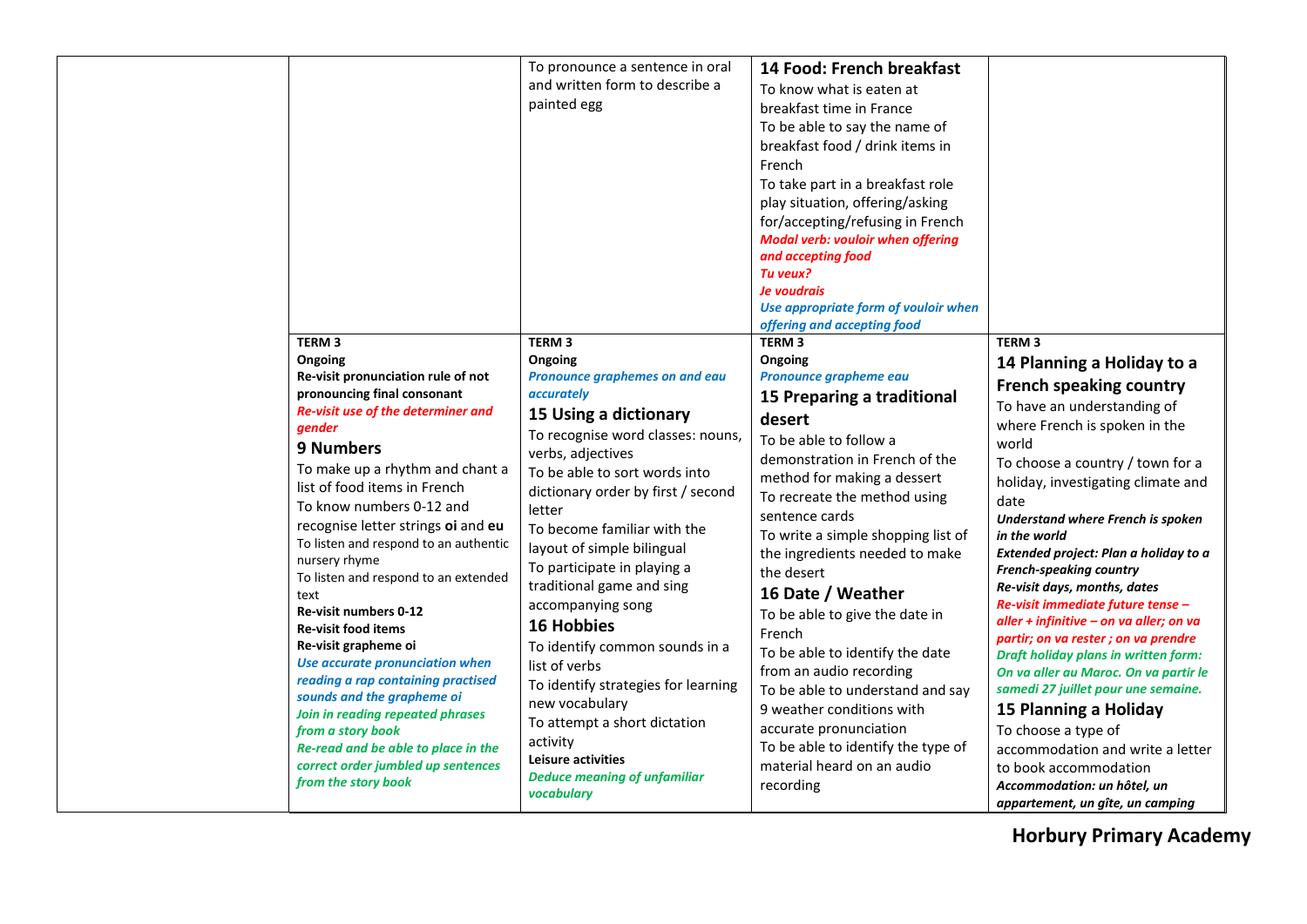| 10 Days of the Week<br>To participate in reading a story<br>in French and give a physical<br>response to phrases / words<br>To match sound to the written<br>word and re-order sentences<br>from the text<br>To copy write individual words<br>correctly<br>To know the days of the week in<br>French<br>Days of the week<br>Copy and learn key vocabulary<br>11 Months of the Year<br>To understand the 12 months of<br>the year in French<br>To say the months of the year<br>with accurate pronunciation<br>To recognise the months of the<br>year in written form<br>Months of the year | 17 Hobbies<br>To understand a paragraph<br>detailing likes / dislikes of leisure<br>pursuits<br>To express likes / dislikes of<br>leisure activities in oral and<br>written form<br>To recognise positive / negative<br>statements<br>Stating likes/dislikes in relation to<br>hobbies<br>Conjunctions - et, mais<br>Use an opinion in front of an<br><i>infinitive</i> verb<br>Re-visit positive and negative verb<br>form j'ai / je n'ai pas and relate to<br>J'aime / je n'aime pas<br><b>State simple sentences (positive and</b><br>negative) joining clauses with a<br>conjunction to provide information<br>about hobbies<br><b>Write sentences to describe hobbies</b><br>as part of a classroom display<br><b>18 Hobbies</b><br>To understand and follow an<br>interview between two native<br>French speakers talking about<br>their hobbies<br>To conduct a short interview<br>working with a partner asking /<br>answering questions on leisure<br>activities<br>To understand and say numbers<br>12-31<br><b>Re-visit leisure activities and</b><br>opinions<br>Numbers to 30<br><b>19 Leisure activities</b><br>To know how to play a game that<br>is very popular in France | Recognise dates on an audio<br>recording at near normal speed<br>Re-visit days of the week, months of<br>the year, numbers 0-31<br>Date<br>17 Weather / Seasons<br>To make up a short rhyming poem<br>using the weather conditions<br>To present a mini weather<br>forecast in French<br>To write 2/3 sentences describing<br>the weather in each season in the<br>UK<br>Deliver a short weather report using<br>a model to substitute date, city,<br>weather condition, temperature<br>Apply knowledge of pronunciation<br>rules and use place names and<br>weather conditions to produce a<br>short rhyming poem: A Marseilles il y<br>a du soleil<br>18 Weather / Saying where<br>you live / Points of a<br>compass<br>To learn and join in singing a<br>traditional French song<br>To identify different word classes<br>and specific vocabulary in a<br>extended authentic text<br>To be able to say where you live<br>and reuse previously learned<br>language to describe the climate<br>Re-visit<br>Re-visit points of the compass<br>State where you live: J'habite à en<br>Angleterre<br><b>Weather expressions</b><br><b>Seasons</b><br>Adverbs: normalement, en general,<br>quelquefois | Re-visit preposition: dans<br>Re-visit immediate future tense -<br>aller + infinitive - on va aller; on va<br>partir; on va rester ; on va prendre<br><b>Re-visit gender and its importance</b><br>when learning nouns<br>Write a short letter to book holiday<br>accommodation, adapting a model<br>16 Planning a Holiday<br>To research and decide upon<br>travel arrangements<br>To research food typical of the<br>country<br>To use immediate future tense to<br>express intentions in written form<br>Means of transport: en avion, en<br>bateau, en train, en voiture<br>Re-visit immediate future tense -<br>aller + infinitive - on va aller; on va<br>partir; on va rester ; on va prendre<br><b>Re-visit gender and its importance</b><br>when learning nouns<br>On va aller en avion; on va prendre<br>l'avion de Manchester à 10h 55<br>17 Planning a Holiday<br>To find places of interest at<br>holiday destination<br>To write a programme of activities<br>for a week on holiday using future<br>tense<br>Adverbials: d'abord, plus tard<br>Places of interest: le musée, le<br>château etc<br>Re-visit conjunctions: et, aussi<br>Re-visit immediate future tense -<br>aller + infinitive - in third person:<br>On va visiter<br>On va regarder<br><b>Re-visit gender and its importance</b><br>when learning nouns<br>Adapt a programme of activities as<br>part of a holiday plan: Lundi, on va |
|---------------------------------------------------------------------------------------------------------------------------------------------------------------------------------------------------------------------------------------------------------------------------------------------------------------------------------------------------------------------------------------------------------------------------------------------------------------------------------------------------------------------------------------------------------------------------------------------|--------------------------------------------------------------------------------------------------------------------------------------------------------------------------------------------------------------------------------------------------------------------------------------------------------------------------------------------------------------------------------------------------------------------------------------------------------------------------------------------------------------------------------------------------------------------------------------------------------------------------------------------------------------------------------------------------------------------------------------------------------------------------------------------------------------------------------------------------------------------------------------------------------------------------------------------------------------------------------------------------------------------------------------------------------------------------------------------------------------------------------------------------------------------------------------------|-----------------------------------------------------------------------------------------------------------------------------------------------------------------------------------------------------------------------------------------------------------------------------------------------------------------------------------------------------------------------------------------------------------------------------------------------------------------------------------------------------------------------------------------------------------------------------------------------------------------------------------------------------------------------------------------------------------------------------------------------------------------------------------------------------------------------------------------------------------------------------------------------------------------------------------------------------------------------------------------------------------------------------------------------------------------------------------------------------------------------------------------------------------------------------------------------------|---------------------------------------------------------------------------------------------------------------------------------------------------------------------------------------------------------------------------------------------------------------------------------------------------------------------------------------------------------------------------------------------------------------------------------------------------------------------------------------------------------------------------------------------------------------------------------------------------------------------------------------------------------------------------------------------------------------------------------------------------------------------------------------------------------------------------------------------------------------------------------------------------------------------------------------------------------------------------------------------------------------------------------------------------------------------------------------------------------------------------------------------------------------------------------------------------------------------------------------------------------------------------------------------------------------------------------------------------------------------------------------------------------------------|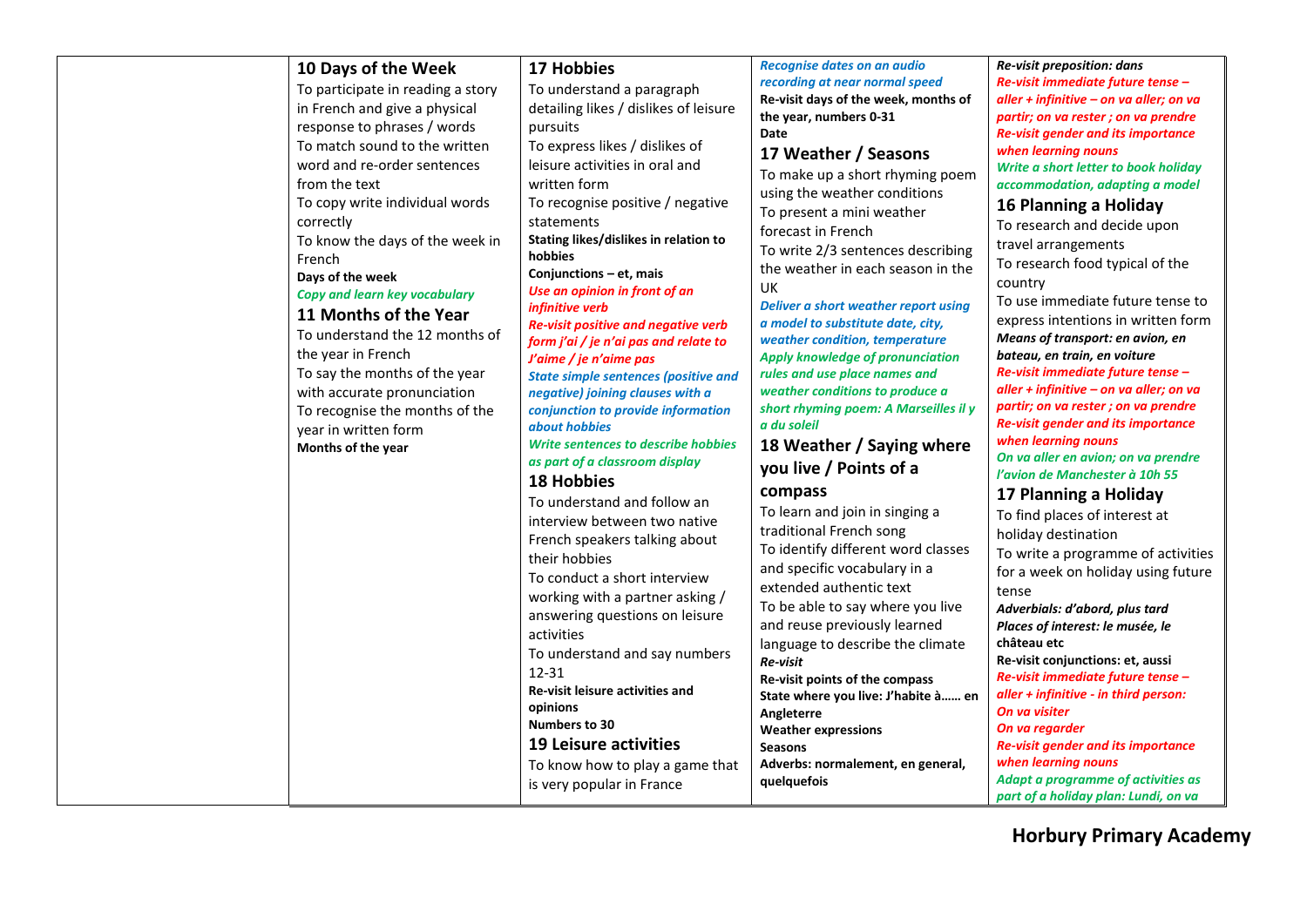| To understand that typical leisure<br>activities can vary between<br>regions and countries<br>To collect results of a class survey<br>through asking and answering<br>questions in French.<br>To know the names of 5 means of<br>transport.<br>To know the names and locations<br>of some major ports and airports<br>in France.<br><b>Means of transport</b><br>Points of the compass<br>Participate in a survey about leisure<br>activities, answering in a complete<br>sentence<br>20 A Weekend Away<br>To understand the different<br>possibilities for travelling abroad<br>To be able to access information<br>to plan a journey<br>To be able to pack an imaginary<br>suitcase for a weekend in the<br>south of France and label the<br>contents of it.<br>Re-visit months of the year<br>Packing a suitcase for the holidays<br><b>Basic adverbial at start of sentence:</b><br>Normalement,<br>Re-visit quantifiers: un peu, très,<br>assez<br><b>Re-visit colours and position of</b><br>adjectives: un short rouge<br><b>Present information about the</b><br>climate in France, re-using<br>previously learned vocabulary: En<br>juillet il fait très chaud<br>Write sentences to describe the<br>climate in France | <b>Extend basic sentences with the use</b><br>visiter le château et plus tard on va<br>visiter la plage.<br>of adverbs using correct punctuation<br>$\dot{a}$ + city<br>18 The Culture of the<br>en + country (feminine)<br>Country<br>au + country (masculine)<br>To present cultural information<br>State where you live and where this is<br>about a French speaking country<br>in the UK<br>Write sentences to describe the<br><b>19 Presenting Cultural</b><br>climate in England in different<br><b>Information</b><br>seasons<br>To present information about an<br>Read an extended weather report<br>aspect of culture<br>using skimming and scanning<br>Present information about an aspect<br>techniques to answer comprehension<br>of culture of the country studied<br>questions<br>during the project<br>Re-arrange sentences to form a<br>coherent paragraph<br>19 Similarities / Differences<br>between UK and France<br>To understand that there are<br>stereotypical images associated<br>with countries<br>To be aware of hoe these images<br>compare with reality<br>To consider key similarities and<br>differences in daily life in the UK<br>and France<br>Compare objects and products which<br>represent our culture with those of<br>another country<br><b>Understand stereotyping</b><br>20 Similarities / Differences<br>in supermarkets in the UK<br>and France<br>To identify similarities and<br>differences in supermarkets in the<br><b>UK and France</b><br>To review key vocabulary and<br>structures learned in Y5<br>Compare objects and products which<br>represent our culture with those of<br>another country |
|---------------------------------------------------------------------------------------------------------------------------------------------------------------------------------------------------------------------------------------------------------------------------------------------------------------------------------------------------------------------------------------------------------------------------------------------------------------------------------------------------------------------------------------------------------------------------------------------------------------------------------------------------------------------------------------------------------------------------------------------------------------------------------------------------------------------------------------------------------------------------------------------------------------------------------------------------------------------------------------------------------------------------------------------------------------------------------------------------------------------------------------------------------------------------------------------------------------------------------|--------------------------------------------------------------------------------------------------------------------------------------------------------------------------------------------------------------------------------------------------------------------------------------------------------------------------------------------------------------------------------------------------------------------------------------------------------------------------------------------------------------------------------------------------------------------------------------------------------------------------------------------------------------------------------------------------------------------------------------------------------------------------------------------------------------------------------------------------------------------------------------------------------------------------------------------------------------------------------------------------------------------------------------------------------------------------------------------------------------------------------------------------------------------------------------------------------------------------------------------------------------------------------------------------------------------------------------------------------------------------------------------------------------------------------------------------------------------------------------------------------------------------------------------------------------------------------------------------------------------------------------------------------|
|---------------------------------------------------------------------------------------------------------------------------------------------------------------------------------------------------------------------------------------------------------------------------------------------------------------------------------------------------------------------------------------------------------------------------------------------------------------------------------------------------------------------------------------------------------------------------------------------------------------------------------------------------------------------------------------------------------------------------------------------------------------------------------------------------------------------------------------------------------------------------------------------------------------------------------------------------------------------------------------------------------------------------------------------------------------------------------------------------------------------------------------------------------------------------------------------------------------------------------|--------------------------------------------------------------------------------------------------------------------------------------------------------------------------------------------------------------------------------------------------------------------------------------------------------------------------------------------------------------------------------------------------------------------------------------------------------------------------------------------------------------------------------------------------------------------------------------------------------------------------------------------------------------------------------------------------------------------------------------------------------------------------------------------------------------------------------------------------------------------------------------------------------------------------------------------------------------------------------------------------------------------------------------------------------------------------------------------------------------------------------------------------------------------------------------------------------------------------------------------------------------------------------------------------------------------------------------------------------------------------------------------------------------------------------------------------------------------------------------------------------------------------------------------------------------------------------------------------------------------------------------------------------|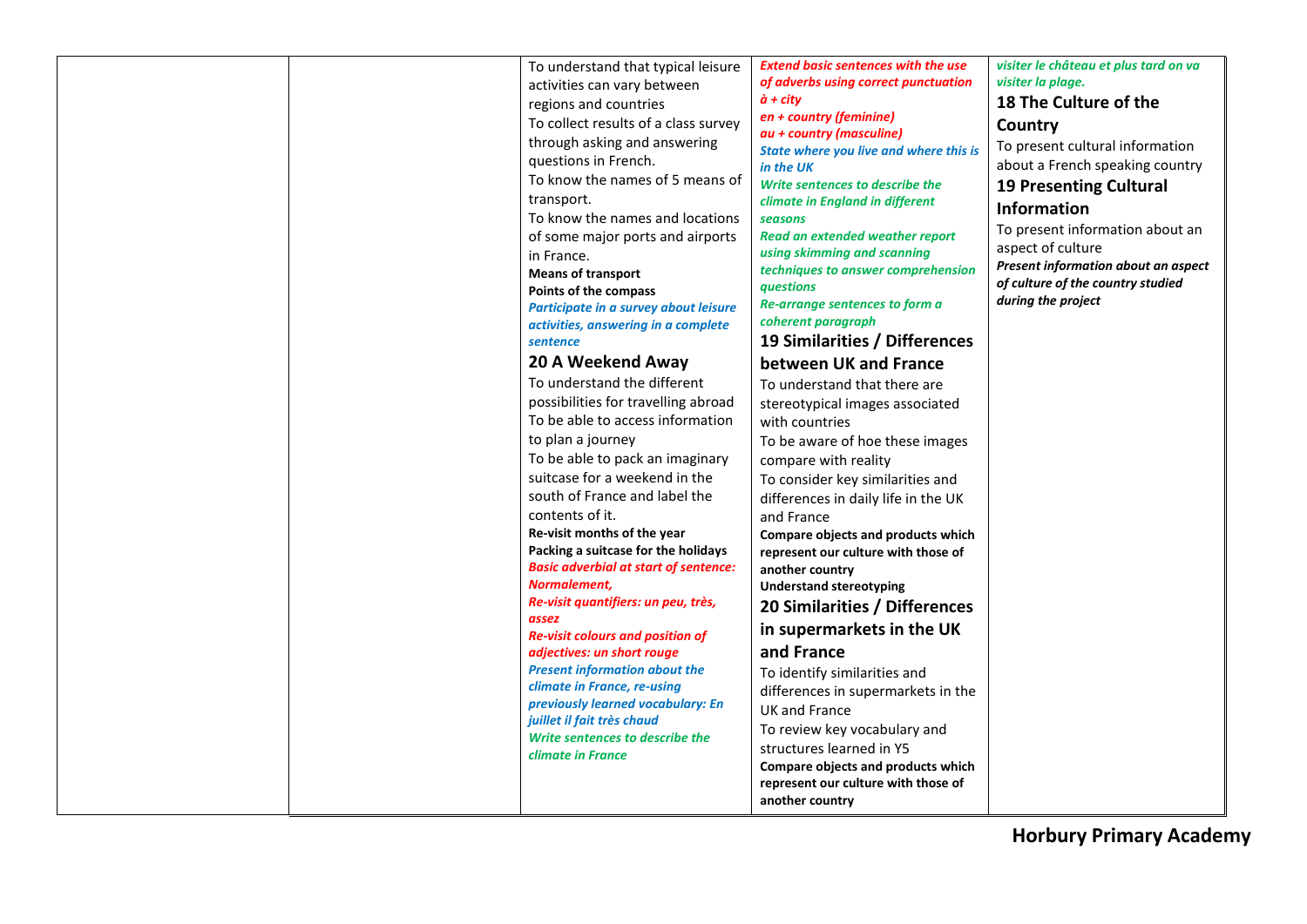|  | <b>Understand stereotyping</b>              |
|--|---------------------------------------------|
|  |                                             |
|  | CHECK WHERE THESE FIT IN FOR                |
|  | <b>TERM 3</b>                               |
|  | <b>Introduction to French literature:</b>   |
|  | Déjeuner du Matin, by poet Jacques          |
|  | Prévert                                     |
|  | <b>Prepositions: dans, sur, sous, sans,</b> |
|  | avec                                        |
|  | <b>Recognise familiar vocabulary within</b> |
|  | a poem                                      |
|  | <b>Recognise verbs within an extract of</b> |
|  | the poem Déjeuner du Matin                  |
|  |                                             |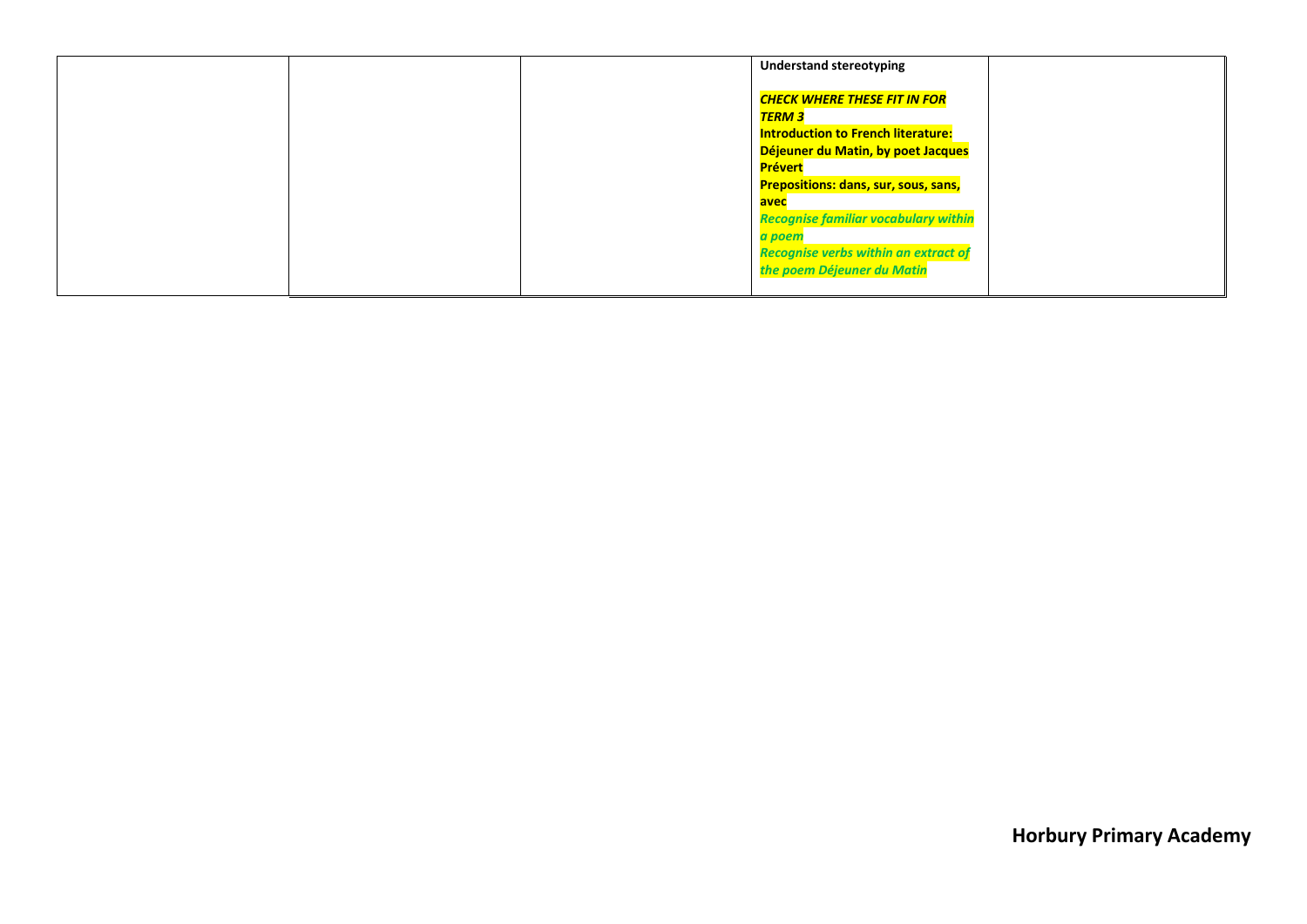| Year Group           | <b>Subject Specific Vocabulary</b>                                                                                                                                                                              | Key Words                           | <b>Key Phrases</b>                                                             |
|----------------------|-----------------------------------------------------------------------------------------------------------------------------------------------------------------------------------------------------------------|-------------------------------------|--------------------------------------------------------------------------------|
| and Books            |                                                                                                                                                                                                                 |                                     |                                                                                |
| 3                    | Greetings -bonjour- hello<br>salut- hi très bien- very good, bien- good, mal-<br>bad comme ci comme ça - ok                                                                                                     | oui-yes                             | Comment ça va? How are you?<br>Et toi? And you?                                |
| La chemili           | Monsieur, Madame, Mademoiselle                                                                                                                                                                                  | non-no                              | Comment t'appelles-tu? What's your                                             |
|                      | Number-zéro, un deux trois quatre cinq six sept huit neuf<br>dix<br>onze douze                                                                                                                                  | super-super<br>tres bien- very good | name?<br>Je m'appelle I am called                                              |
| Bon appétit!         | Instructions-écoutez-listen regardez-look silence-silence<br>asseyez-vous-                                                                                                                                      |                                     |                                                                                |
| Monsieur Lapin       | sit levez-vous- stand répétez- repeat<br>venez ici- come here                                                                                                                                                   | un/une-a                            | Quel âge as-tu? J'ai ans how old are<br>you? I am                              |
|                      | Colours- bleu- blue blanc- white rouge- red noir- black jaune- yellow<br>vert-green rose-pink gris-grey violet-purple<br>marron-brown                                                                           | le/la-the                           | Quelle est ta couleur préférée?- What's                                        |
|                      | les oranges- oranges, les poires- pears<br>Food-                                                                                                                                                                | et-and                              | your favourite colour?                                                         |
|                      | les prunes- plums les fraises- strawberries les pommes- apples les tomates-<br>tomatoes les bananes les chips- crisps le coca cola- cola<br>les sucettes- lollipops<br>le chocolat-chocolate les bonbons-sweets | $ou - or$                           | c'est ma couleur préférée - is my<br>favourite colour                          |
| Les couleurs d'Elmer | Days- les jours- lundi- Monday mardi- Tuesday<br>mercredi- Wednesday                                                                                                                                            |                                     | C'est bon/mauvais pour la sante.- It is<br>good/bad for health                 |
|                      | jeudi-Thursday<br>vendredi- Friday samedi- Saturday<br>dimanche-Sunday                                                                                                                                          |                                     | Quelle est la date aujourd'hui?- What                                          |
|                      | <b>Months- les mois-</b><br>janvier-January février-February<br>mars-March<br>avril- April mai- May juin- June juillet- July août - August septembre -                                                          |                                     | day is it today?                                                               |
|                      | September octobre-October novembre-November décembre-December                                                                                                                                                   |                                     | Quelle est la date de ton anniversaire?-<br>What is the date of your birthday? |
|                      |                                                                                                                                                                                                                 |                                     | Mon anniversaire c'est le- my birthday<br>is                                   |
|                      |                                                                                                                                                                                                                 |                                     |                                                                                |
|                      |                                                                                                                                                                                                                 |                                     |                                                                                |
|                      |                                                                                                                                                                                                                 |                                     |                                                                                |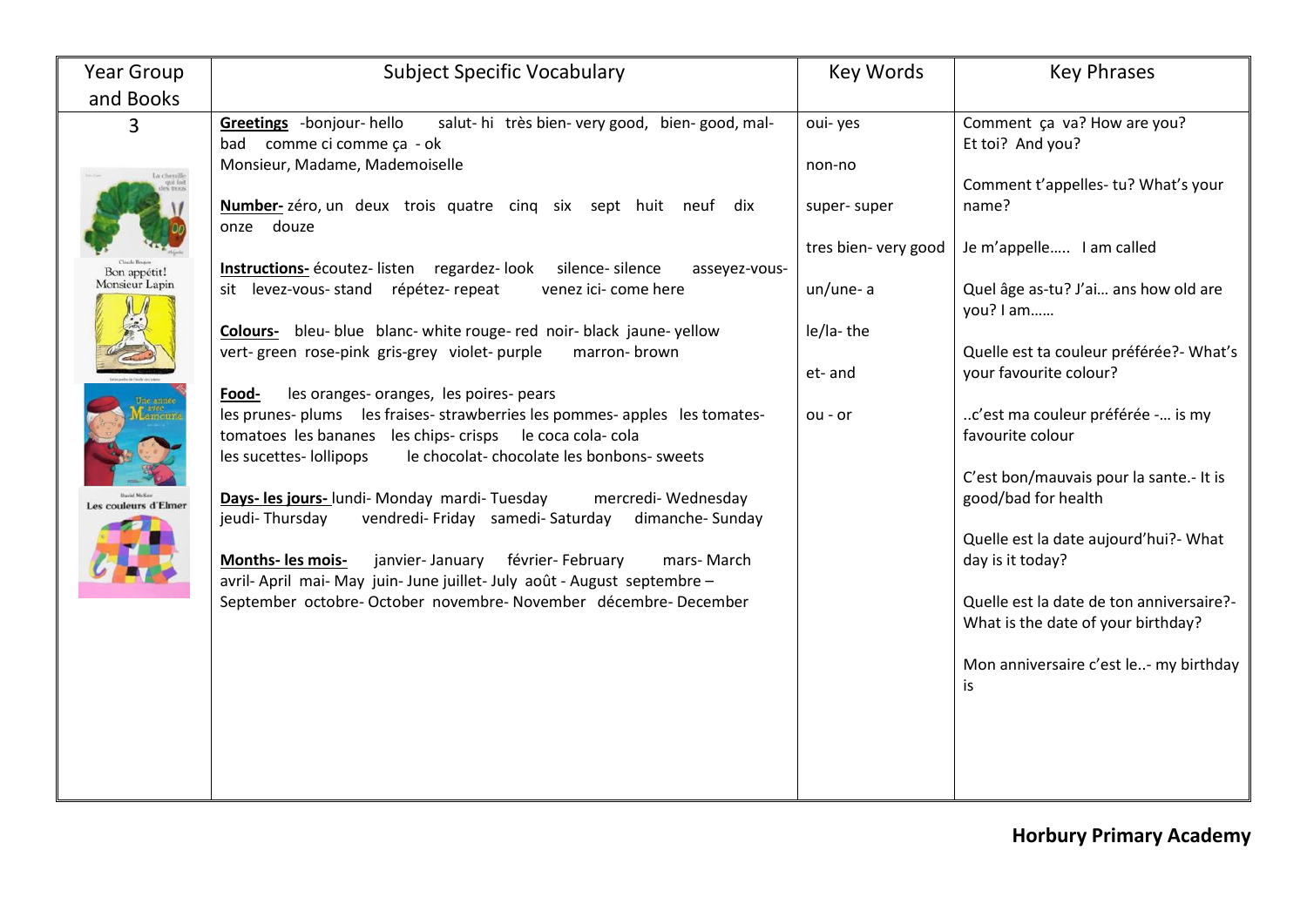| <b>Year Group</b>                                          | <b>Subject Specific Vocabulary</b>                                                                                                                                                                                                                                                                                                                                                                                                                                                                                                                                                                                                                                                                                                                                                                                                                                                                                                                      | Key Words                                                                                                                                                                                                          | <b>Key Phrases</b>                                                                                                                                                                                                                                                                                                                  |
|------------------------------------------------------------|---------------------------------------------------------------------------------------------------------------------------------------------------------------------------------------------------------------------------------------------------------------------------------------------------------------------------------------------------------------------------------------------------------------------------------------------------------------------------------------------------------------------------------------------------------------------------------------------------------------------------------------------------------------------------------------------------------------------------------------------------------------------------------------------------------------------------------------------------------------------------------------------------------------------------------------------------------|--------------------------------------------------------------------------------------------------------------------------------------------------------------------------------------------------------------------|-------------------------------------------------------------------------------------------------------------------------------------------------------------------------------------------------------------------------------------------------------------------------------------------------------------------------------------|
|                                                            |                                                                                                                                                                                                                                                                                                                                                                                                                                                                                                                                                                                                                                                                                                                                                                                                                                                                                                                                                         |                                                                                                                                                                                                                    |                                                                                                                                                                                                                                                                                                                                     |
| and Books<br>EN HAUT<br>alon Feiffer<br>ABOIE,<br>GEORGES! | Number- douze treize quartorze quinze seize dix-sept dix-huit dix-neuf vingt<br>vingt-et-un vingt deux trente trente-et-un<br>trente deux<br>Colours- bleu-blue blanc-whitaoût e rouge-red<br>noir- black jaune- yellow vert- green rose-pink gris-grey violet- purple<br>marron-brown<br>Parts of The Body- une tète- a head un nez- a nose une bouche- a mouth des<br>yeux- some eyes des dents- some teeth des oreilles- some ears la jambe- the<br>le pied-the foot<br>le ventre-the stomach l'épaule-shoulders le<br>leg<br>genou-the knee le bras-the arm la main-the hand grand-big petit-small<br>gros- fat long-long<br>pointu-pointed<br>Zoo animals- le tigre- tiger l'éléphant- elephant l'ours- bear<br>la souris-<br>mouse le lion-lion la giraffe- giraffe                                                                                                                                                                               | rigolo-funny<br>gentil-nice<br>assez- quite<br>tres-very<br>un/une-a<br>le/la/les-the<br>et-and<br>aussi-also<br>de/du/des-some<br>feroce-ferocious<br>a toi/mor-your/my<br>turn<br>mon/ma- my<br>par ici-this way | Comment dit-onen français? How do<br>you say  In French?<br>Combien? How much<br>Il est/Elle est- he/she is<br>Qu'est-ce que s'est? What is it?<br>Voici-Here is<br>J'ai - I have<br>Je n'ai pas- I don't have<br>Je n'ai freres ni soeurs- I have no<br>brothers or sisters<br>AS-tu un animal?- Have you a pet?<br>J'adore-I love |
| Va-t'en,<br>rand Monstre<br>Vert!<br>Loupy es-tu?          | le singe- monkey le crocodile- crocodile le pingouin-the penguin<br>Hobbies- danser- to dance nager- to swim lire-to read<br>jouer au football- play football aller au parc- go to the park regarder la-télé<br>to watch tv<br>le petanque- bowling game<br>Family-le père-the father papa-dad le frère-brother la mère-mother<br>maman- mum la soeur-sister le grand-père- grandpa la grand-mère- grandma<br>Pets- le chat- cat un chien- a dog un hamster-hamster un lapin- rabbit un<br>poisson- fish un oiseau- bird un cochon d'Inde- guinea pig<br>Clothes-un chapeau-hat une écharpe- scarf des gants- gloves un manteau-<br>coat unshort-shorts un pantalon-trousers une jupe-skirt<br>un pull-jumper un tee-shirt-t-shirt une chemise- a shirt un chapeau- a hat<br>unmailllot de bain- swimsuit des lunettes de soleil- sunglasses<br>Transport en bateau- by boat en voiture- by car en car- by coach en train- by<br>train en avion- by air | par la-that way<br>Ou?- where<br>un peu- a bit<br>letters of the<br>alphabet                                                                                                                                       | J'aime-Ilike<br>Je n'aime pas- I don't like<br>Tu aimes? Do you like?<br>Il fait froid/chaud- It's hot/cold                                                                                                                                                                                                                         |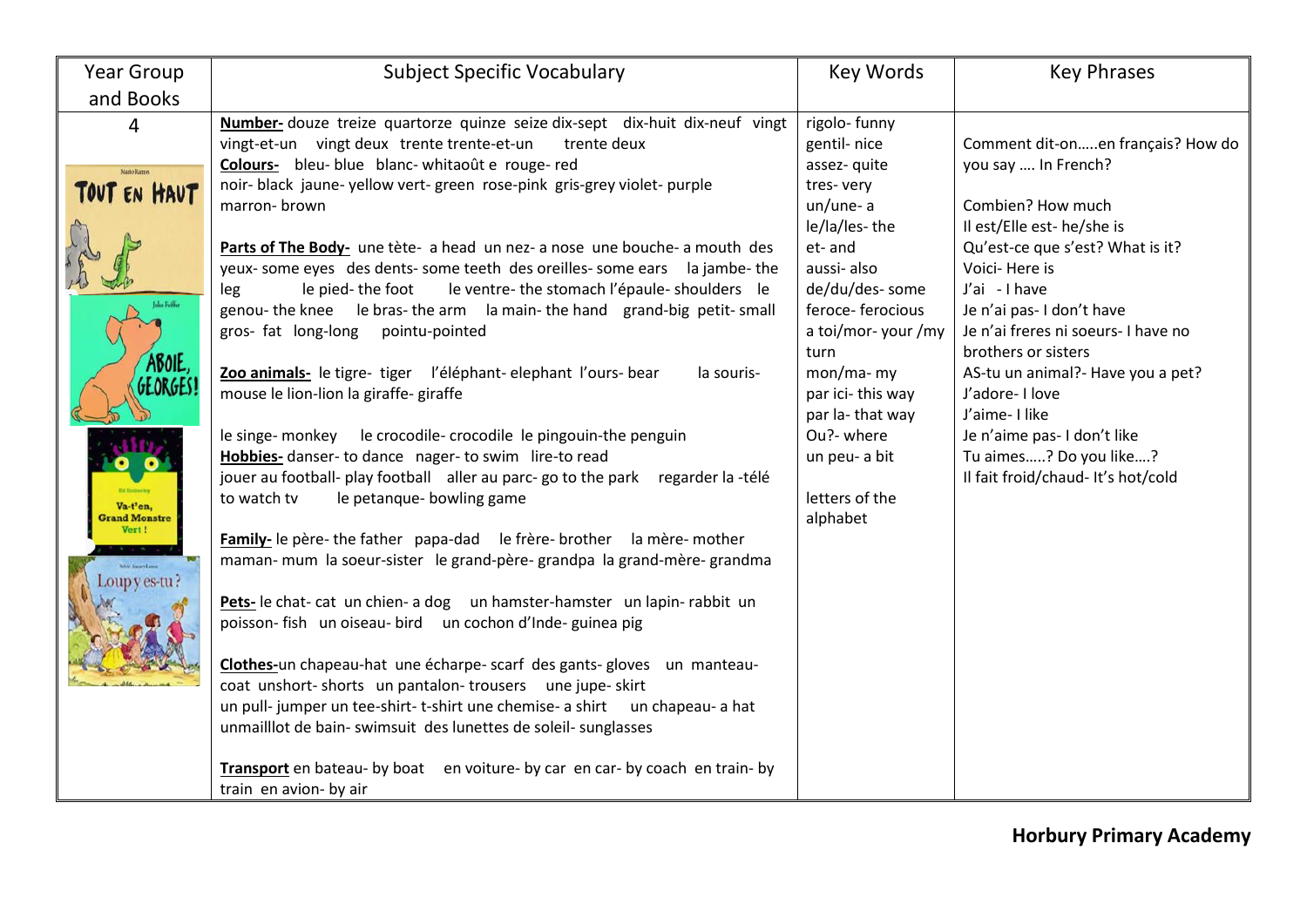| <b>Year Group</b><br>and Books                    | <b>Subject Specific Vocabulary</b>                                                                                                                                                                                                                                                                                                                                                                                                                                                                                                                                                                                                                                                                                                                                                                                                                                                                                                                                                                                                                                                                                                                                                                                                                                                                                                                                                                                                                                                                                                                                                                                                                                                                                                                                                                                                                                                                                 | Key Words                                                                                                                                                                                                                                                                                                                                                                                                                | <b>Key Phrases</b>                                                                                                                                                                                                                                                                                                                                                                                                                                                                                                                               |
|---------------------------------------------------|--------------------------------------------------------------------------------------------------------------------------------------------------------------------------------------------------------------------------------------------------------------------------------------------------------------------------------------------------------------------------------------------------------------------------------------------------------------------------------------------------------------------------------------------------------------------------------------------------------------------------------------------------------------------------------------------------------------------------------------------------------------------------------------------------------------------------------------------------------------------------------------------------------------------------------------------------------------------------------------------------------------------------------------------------------------------------------------------------------------------------------------------------------------------------------------------------------------------------------------------------------------------------------------------------------------------------------------------------------------------------------------------------------------------------------------------------------------------------------------------------------------------------------------------------------------------------------------------------------------------------------------------------------------------------------------------------------------------------------------------------------------------------------------------------------------------------------------------------------------------------------------------------------------------|--------------------------------------------------------------------------------------------------------------------------------------------------------------------------------------------------------------------------------------------------------------------------------------------------------------------------------------------------------------------------------------------------------------------------|--------------------------------------------------------------------------------------------------------------------------------------------------------------------------------------------------------------------------------------------------------------------------------------------------------------------------------------------------------------------------------------------------------------------------------------------------------------------------------------------------------------------------------------------------|
| 5<br>Mario Ramos<br>EN HAVI<br>La chasse à l'ours | High Street- un marché- a market un magasin- a shop<br>un supermarché-a<br>une poste- a post office une banque- a bank un café- a café<br>supermarket<br>une mairie- a town hall un magasin de vêtements- a clothes shop<br>une<br>boulangerie- a bakers<br>Times/Days/ Months/WeatherSeasons<br>matin-morning après-midi-<br>soir-evening<br>à 10 heures- at 10 o'clock à 4 heures et demie-<br>afternoon<br>at half past four Aujourd'hui, c'est le lundi 10 octobre<br>il fait froid- it's cold<br>il fait chaud- it's hot il fait beau- it's lovely weather Il fait mauvais- it's poor<br>il y a du soleil- it's sunny il y a du vent- it's windy<br>weather<br>il y a du<br>brouillard- it's foggy il pleu-t it's raining il neige- it's snowing<br>en hiver- in winter<br>en automne- in autumn<br>au printemps- in spring<br>en été -in summer<br>Hobbies-<br>jouer au + sport to play + sport<br>nager- to swim faire du jogging-to go jogging<br>Food-le pain- bread la baguette- French stick le riz- rice<br>les pâtes- pasta<br>les pommes de terre- potatoes le jambon- ham le poisson- fish<br>le fromage-cheese l'eau-water le yaourt-yoghurt le chocolat-chocolate<br>la glace-ice-cream le gateau-cake les biscuits-biscuits les chips-crisps<br>la salade-lettuce/salad les carotte-s carrots les petits pois-<br>les frites - chips<br>peas un croissant- a croissant un pain au chocolat- name for a rectangular<br>pastry with dark chocolate in the centre<br>un pain aux raisins- name for a<br>circular pastry with currants and raisins le sel-salt<br>une tartine- a slice of<br>bread and butter le sucre-sugar un chocolat chaud- a hot chocolate<br>un jus d'orange- an orange juice<br>des œufs- eggs<br>le beurre- butter<br>Where I Live- dans le nord - in the north dans le sud - in the south<br>dans l'ouest - in the west dans l'est - in the east de l'Angleterre of England | et/aussi- and /also<br>grand/petit-<br>big/small<br>a gauche- on the<br>left<br>a droite- on the<br>right<br>ici-here<br>c'est-it is<br>et alors eh bien-<br>well<br>oui/non yes /no<br>voyons-let's see<br>tres-very<br>assez- quite<br>pollue(e)- polluted<br>anime (e) -lively<br>calme-calm<br>proper-clean<br>sal-dirty<br>mais-but<br>quelquefois en-<br>sometime<br>general-generally<br>normalement-<br>normally | Dans la rue principale il y a On the<br>high street there is /are<br>Ily a? Is there?<br>au coin- on the corner<br>Excusez-moi - excuse me<br>Je vais/encore - I am going to /again<br>j'aime/je n'aime pas- I like don't like<br>Tu aimes le jambon? Do you like ham?<br>Oui, j'ime le jambon- Et Toi?<br>Non je n'aime pas le jambon.<br>Do you like ham? Yes I like ham. And<br>you? No I don't like ham.<br>Tu veux? Would you like?<br>Je voudrais I would like<br>Quel temps fait-il? What 's the weather<br>like?<br>J'habite a I live in |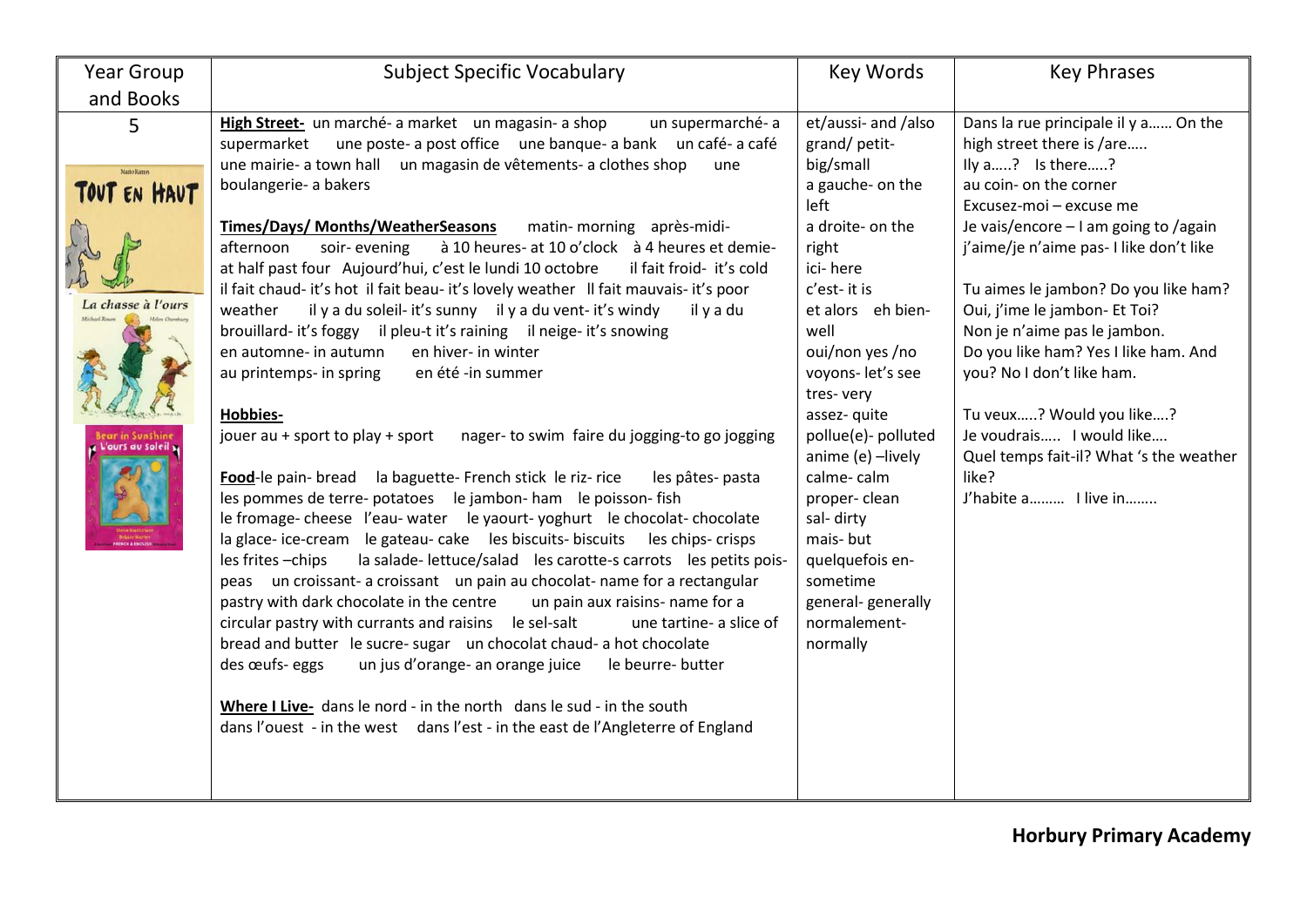| <b>Year Group</b><br>and Books        | <b>Subject Specific Vocabulary</b>                                                                                                                                                                                                                                                                                                                                                                                                                                                                                                                                                                                                                                                                                                                                                                                                                                                                                                                                                                                                                                                                                                                                                                                                                                                                                                                                                                                                                                                                                                                                                                                                                                                                                                                                                                                                                                                                                                                                | Key Words                                                                                                                                                                                                                                                                                                                                                                                                               | <b>Key Phrases</b>                                                                                                                                                                                                                                                                                                                                                                              |
|---------------------------------------|-------------------------------------------------------------------------------------------------------------------------------------------------------------------------------------------------------------------------------------------------------------------------------------------------------------------------------------------------------------------------------------------------------------------------------------------------------------------------------------------------------------------------------------------------------------------------------------------------------------------------------------------------------------------------------------------------------------------------------------------------------------------------------------------------------------------------------------------------------------------------------------------------------------------------------------------------------------------------------------------------------------------------------------------------------------------------------------------------------------------------------------------------------------------------------------------------------------------------------------------------------------------------------------------------------------------------------------------------------------------------------------------------------------------------------------------------------------------------------------------------------------------------------------------------------------------------------------------------------------------------------------------------------------------------------------------------------------------------------------------------------------------------------------------------------------------------------------------------------------------------------------------------------------------------------------------------------------------|-------------------------------------------------------------------------------------------------------------------------------------------------------------------------------------------------------------------------------------------------------------------------------------------------------------------------------------------------------------------------------------------------------------------------|-------------------------------------------------------------------------------------------------------------------------------------------------------------------------------------------------------------------------------------------------------------------------------------------------------------------------------------------------------------------------------------------------|
| 6<br><b>MBR</b><br>Bernoro<br>Chapeau | Classroom- Je suis présent(e)- I'm present Il est absent-He's absent Elle est<br>absente She's absent Aujourd'hui c'est le mardi 8 octobre- Today is Tuesday 8th<br>October un stylo- pen un crayon- pencil une gomme- rubber un taille-<br>crayon- pencil sharpener des ciseaux- scissors un cahier- exercise book un<br>sac-school bag J'ai-I have a Jen'ai pas de-I don't have a<br>Clothes-un pantalon-trousers un pull-jumper une chemise-shirt<br>une jupe- skirt des chaussures- shoes des chaussettes- socks un sweat -<br>sweatshirt une cravat-tie<br><b>Occupations-</b> Il est + occupation Elle est médecin doctor vendeur/vendeuse-<br>shopkeeper agent de police-policeman/policewoman<br>serveur/serveuse -<br>waiter/waitress<br>professeur-teacher<br>Visiting Places- visiter to visit regarder to watch d'abord first of all plus tard later<br>on le musée museum le château castle la plage beach le zoo zoo le jardin<br>publique public gardens la piscine swimming pool le centre commercial shopping<br>centre le parc d'attractions fairground un match de a match of<br>Houses-une maison- house un appartement- flat un salon- sitting room une<br>salle à manger-dining room une cuisine-kitchen une salle de bains-bathroom<br>un garage-garage un balcon-balcony un jardin-garden une chamber-<br>bedroom petit-small grand- big joli- pretty superbe-superb magnifique-<br>magnificent immense-immense/huge de luxe-luxurious en haut-upstairs<br>une fenêtre- a window<br>en bas- downstairs<br>une piscine- a swimming pool<br>une chaise-chair un divan-sofa une table-table<br>un frigo-fridge<br>une douche -shower<br>un micro-ondes- microwave<br>une chaîne hi-fi- hi fi<br>un tapis - carpet une lampe-lamp<br>Holidays-rester- to stay dans un hotel- in a hotel un appartement fl<br>at/apartment un gîte gîte/cottage un camping campsite en bateau by boat en<br>avion by plane en voiture by car en train by train | assez- quite<br>tres-very<br>sympa (e) nice<br>intelligent-<br>intelligent<br>amusant (e) -funny<br>sportif/sportive-<br>sporty<br>beau/belle-<br>beautiful<br>Donne-moi- Give<br>me<br>A toi-your turn<br>A moi- my turn<br>S'il te plait $-$ please<br>Merci-thank you<br>voici- here is<br>Il y $a$ – there is<br>sur-on<br>sous-under<br>on va- we are going<br>aller-to go<br>partir- to leave<br>prendre- to take | Tu es prêt(e)? - Are you ready?<br>As tu? Have you got?<br>J'aime-Ilike<br>Je n'aime- I don't like<br>Je n'aime pas le rouge- I don't like red<br>c'est laid-It's ugly<br>c'est moche- it's awful<br>c'est super-It's great<br>c'est joli- it's pretty<br>J'adore-I love<br>J'deteste-I hate<br>Il/elle s'appelle- he /she is called<br>Il a/ elle a- he/she has<br>Il est/elle est- he/she has |